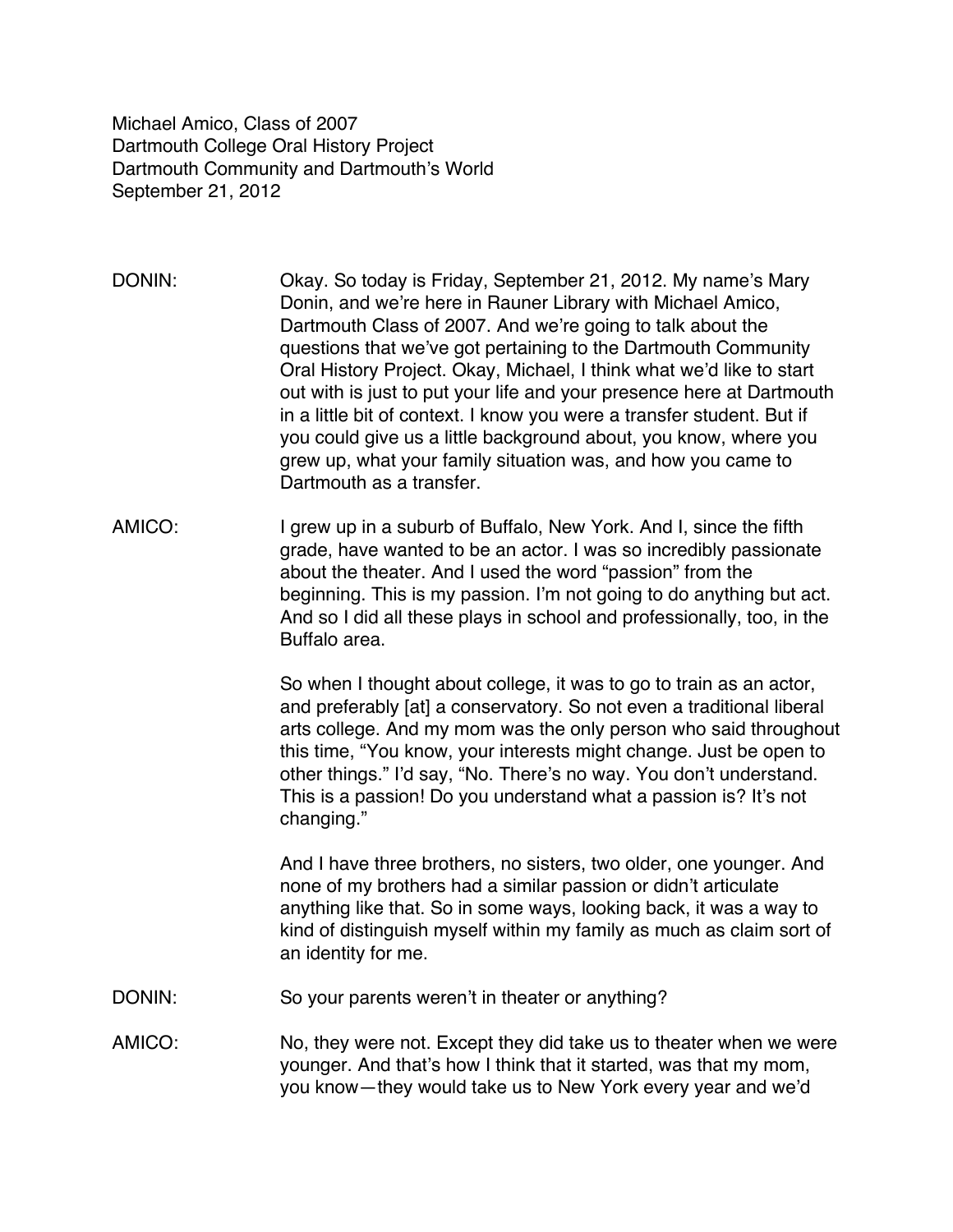see Broadway shows. But also in the area, arts events, not just theater, but concerts and things. And if it wasn't for that early exposure, I don't think I would have wanted to do anything with the theater, even know about it.

So I had planned to go to these conservatories, and I auditioned, and I didn't get in, and it was really upsetting to me. It was a major turning point; it's probably still traumatic [laughs] on some level. And I didn't get into all these top conservatories. And at the last minute, you know…. My parents started freaking out a little bit: Where are you going to go to college, Mike? I mean, yes, at the last minute you can enroll in a local college or something like that. It still wasn't a big deal for me. I was still set on the acting thing. I thought, yes, okay, these didn't work out. Auditions, you don't get every show that you audition for. This wasn't the time for me.

But my high school—I went to an all-boys Jesuit high school, and the president of the high school was a little bit pissed off, too, because he thought the guidance office didn't do their job. And my ideas were too lofty of the theater. I should have had another backup plan. So he very quickly made some phone calls, and I put together an application—in the spring of my senior year—for Fordham University, also a Jesuit school. I thought, okay, this might work. It will put me in New York and there was a Lincoln Center campus where the theater program was located at Fordham. So I thought, alright, okay. I can do this. I'll be in New York. I can audition. I can see if I want to get involved with theater at the college.

Started out at Fordham and just hated the city. Everyone thought I would love the city. You know, you're into theater, you want to audition, you're into acting, you're going to love the city. I hated the city. Why did I hate the city? [Sigh] Too many people. You couldn't see the stars. It felt like everyone was on a mission and no one knew what anyone else's mission was. You left one door only to enter another door. Now there's no kind of, let's just walk around. Unless you're a tourist, but everyone knew who the tourists were, and they were even more annoying because they wouldn't walk fast enough. [Laughter]

Central Park—it's nice to sort of escape into Central Park, but the trick of Central Park is that you had to come out of it at some point. You know, you couldn't just keep going into the woods. So I wasn't liking the whole environment.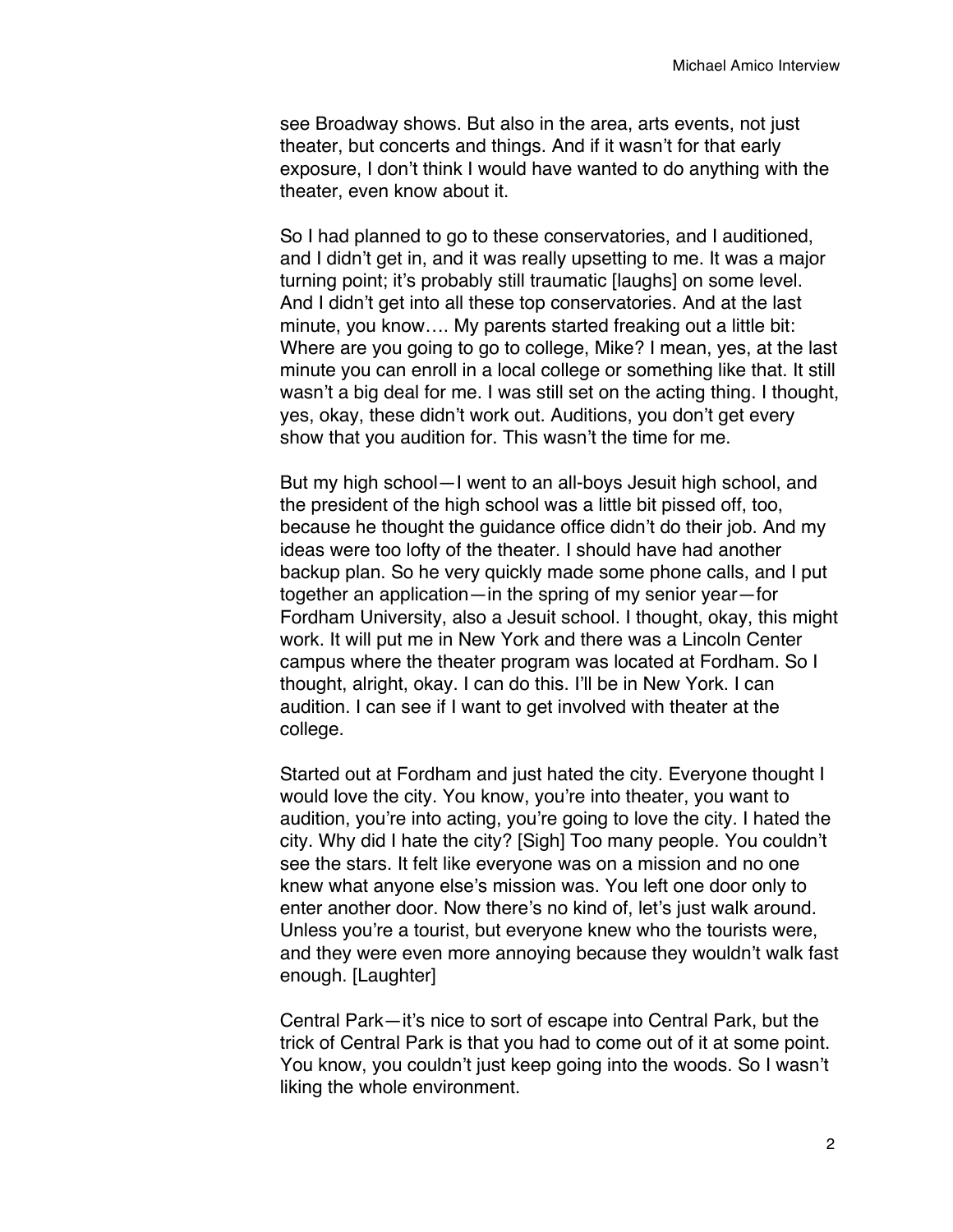Meanwhile, I did do theater at Fordham. I did a production of *Twelfth Night*, which I loved. They asked me if I wanted to be a part of the theater program there. It was a very strong undergraduate theater program. So I thought about that. But meanwhile, I had been taking these courses on African-American literature. I had read in high school *Invisible Man* by Ralph Ellison and just loved the book and thought, this is really interesting. My high school English teacher was really important to me. I'll pursue this. Maybe take some more classes in college.

Had a teacher at Fordham, Yvette Christianse, who was so inspiring—she pushed me. So I would say something—I would answer a question in class, and she would say, "And?" "Yes, and? And? And?" And I'm thinking, and what? I mean like, what else is in my head? But it was the first time someone sort of implied that there was more that I could think that I wasn't even yet aware of. And that was like a magical moment. Like, oh, my God, we can think knowledge into being. So from that class, and then another one that was all about Toni Morrison, the subject of the course, I was bitten by the academic bug.

So here I am taking these very academic classes in African-American literature at Fordham, that were just totally enthralling to me, that spoke to me on so many levels. And doing a little theater and hating New York. So I wanted to get out of New York, and I thought, you know what? If I'm going to go to college for four years, I might as well actually go to college for four years and not think about the acting, is what I mean, not think about the theater. I could do it, but, you know, the kids who were doing theater at Fordham and all these conservatories especially, that's all they were doing. That's all they were doing. They had to rehearse all day and in classes all day, and I thought, my God, I'm never going to be able to take a class on Toni Morrison again.

So those three factors pushed me to want to transfer. And I looked at schools that were more or less completely different from what I was seeing and feeling in New York. So non-city schools mostly and Dartmouth was one of them. I had heard of Dartmouth, but I knew nothing about it. I'd never applied there originally or anything. So I applied—and I applied to about eight schools. I got into four I think.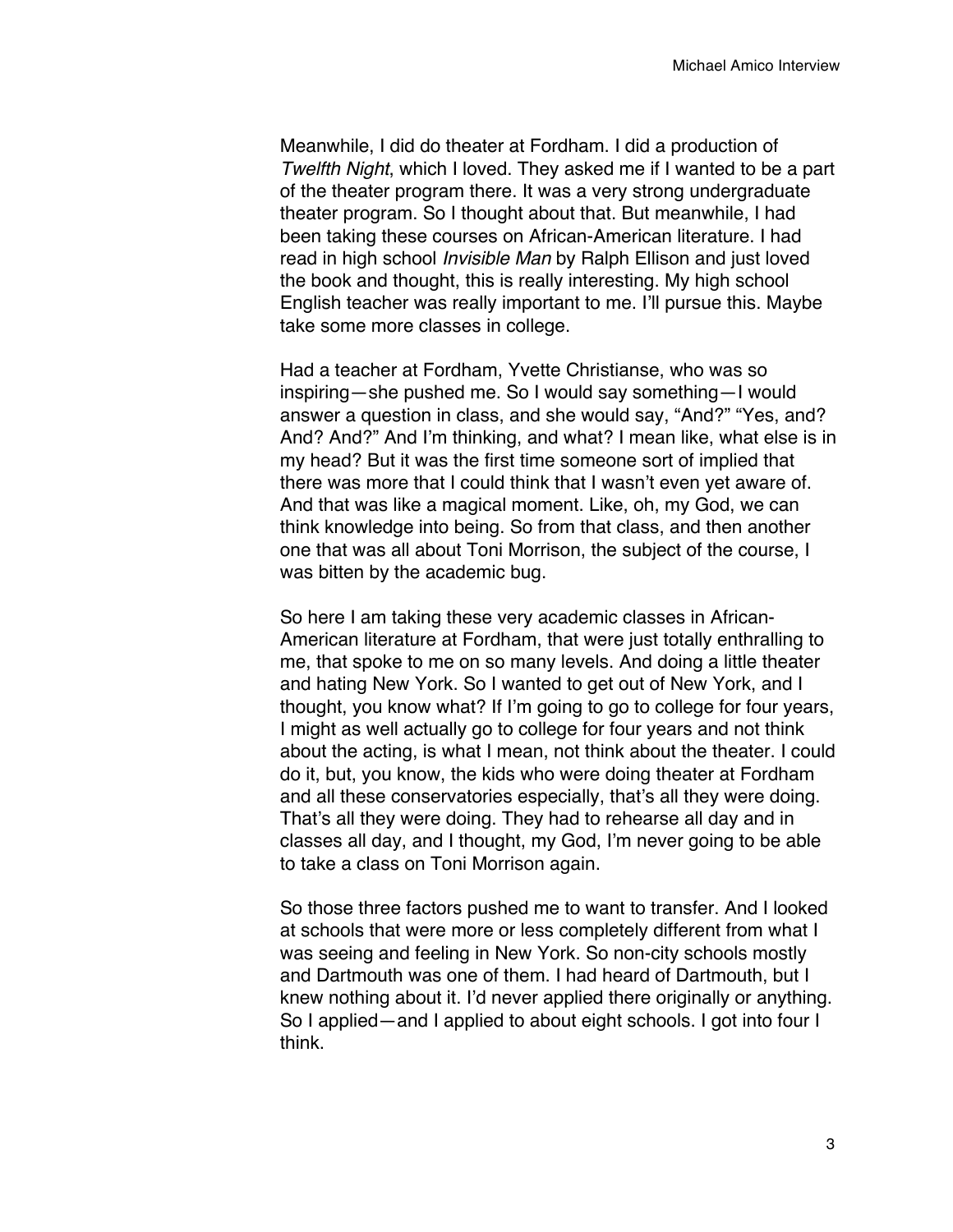Got into Dartmouth, so I thought, okay—this is now the spring of my freshman year in college. I'd better go up and just check it out. Took the bus up to Hanover. I remember—this is so strong in my mind—I got out in front of the Hanover Inn, and I had, before I got here, sort of figured out where the English department was in Sanborn because I thought maybe I'd be an English major because I wanted to continue this African-American literature study.

So I literally just walked across the Green. This was about five o'clock in the afternoon, so I didn't know who was going to be around. Walked right into Sanborn Library, right up the stairs, go up to the top floor where the offices are, and there's like no one around. I'm sort of pulling out literature. And all of a sudden, this woman comes down the hallway, and she says, "Oh, hi! Can I help you?" I said, "Sure. I'm just coming up from New York. I just got in as a transfer student. I know nothing about the college. I'm interested in African-American literature." "Oh, come on into my office. Come on in the office. Let's talk." [Laughs]

It was Melissa Zeiger, who is just sort of the most, you know, warmest, friendliest people you'd ever meet. And, you know, she like sits Indian-style, she sits cross-legged on her chair and sort of has her hands in a very sort of welcoming position. And I was just thinking, Wow! Okay, this is very quick in terms of being comfortable in this place. I thought, oh, I don't feel out of place at all. And she seems very engaged and interested in what I have to say and who I am. Started talking. It turns out she actually knew personally this other teacher of mine, Yvette Christianse, at Fordham. She said, "Oh, Yvette. I know Yvette. We had her up here to do a poetry reading last year."

And so I talked to Meli for about an hour or so, and she said, "Oh, yes, and Jonathan Crewe and I are leading the next FSP in Edinburgh. You should come. We want you to come." You know, this is the first time I've arrived on campus. Within two hours, you know, she had invited me to Edinburgh and said, "Oh, and you should come back—" I think it was the next week. They were hosting this feminist conference at Dartmouth. And she said, "We'll put you up, you know. We'll find a place for you to stay. I want you to come back up. Want you to come back up."

So I did. I think I stayed here maybe one night that first weekend. And then I came back up two weeks later. Went to this conference on feminism called Feminism Now, I believe. And they put me up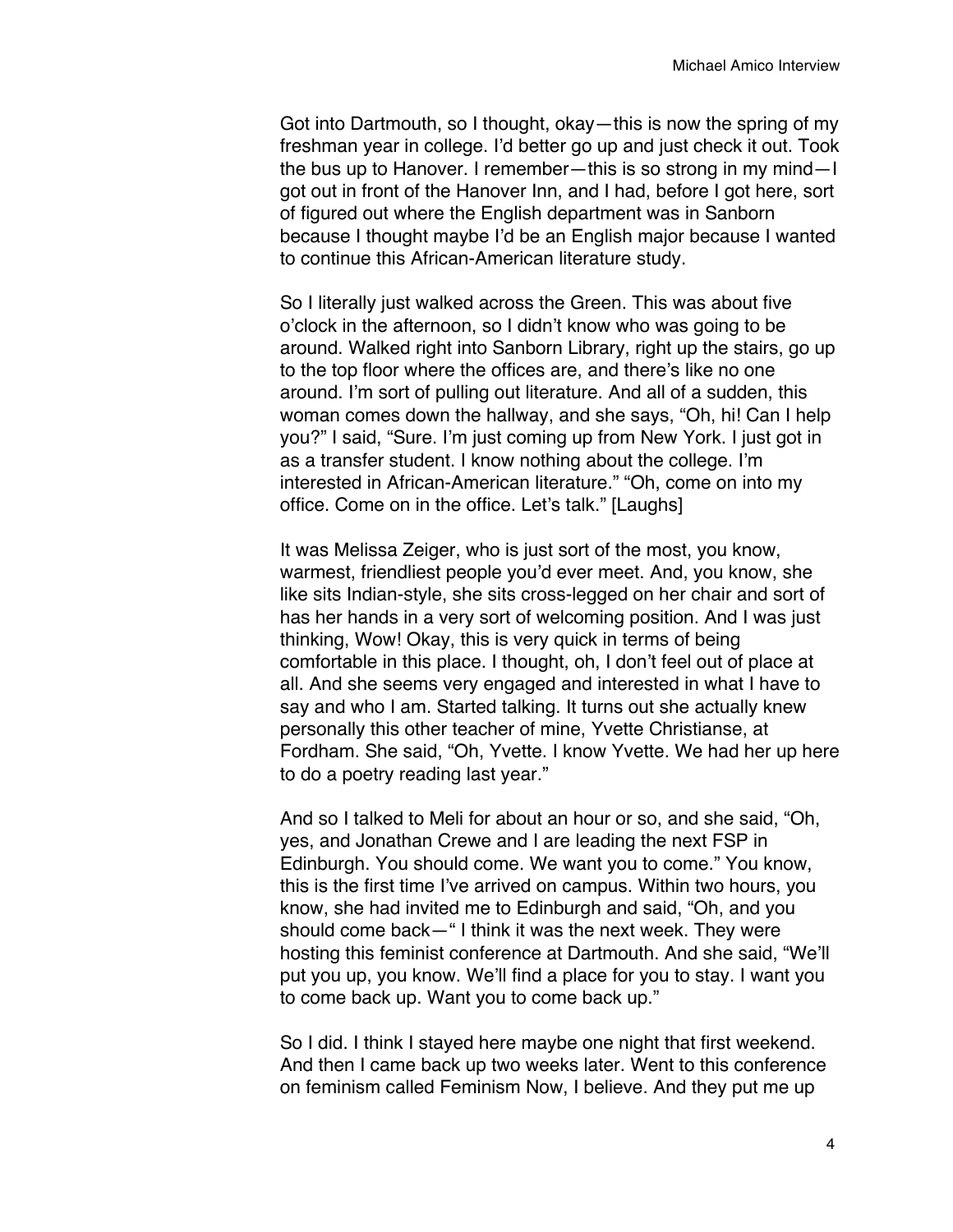with a student who lived in East Wheelock, Victor Cazares, who was into theater and close with Meli. Ironically, Victor was planning to transfer out of Dartmouth. And that's a sort of interesting story. He was gay, and he was really interested in theater and didn't feel that Dartmouth had sort of the, I don't know, theatrical infrastructure to allow him to do what he wanted. So he wanted to go to Yale. So he actually transferred out to Yale soon after I transferred into Dartmouth. And I'll come back to that because there's a nice circle to that story. But I stayed with Victor two weeks after. [Note: The story ends again with Victor again hosting Michael about five years later in New Haven when Michael was visiting Yale during his search for graduate programs.]

But when I first stepped on campus and walking across the Green to Sanborn, I knew it, I just knew it: This was the place. I knew nothing else about it. It was simply the place. There was simply something about the feel of it that clicked.

- DONIN: Can you—
- AMICO: I mean, I can keep going. Okay.
- DONIN: What spoke to you as you walked across the Green?
- AMICO: The trees—I mean literally. I still say I need to live—You know, I live in New Haven now, and it's fine. But I always say, I want to be surrounded by more trees. I kind of want to be in the outdoors, you know. And obviously Dartmouth has this—is historically associated with the idea of the wilderness. And it still is in many ways. I mean, I still think about it as isolated although you can easily get up to Dartmouth now. But that has—that feeling of isolation, sort of separation, is still here. You can still feel it. And that was part of it. It felt like a home away from home. It felt like a secluded yet kind of perfect spot in so many ways.

So I really appreciated the outdoor feel to it but also just the pace. You know, just watching people walk across the Green leisurely. Like I said, in New York, it was just out one door, into the next, head down, you know, walking quickly. Here it was, you know, looking around, maybe stopping, talking to someone, sitting on the Green, then going to class or to Collis to get food. And just the kind of relaxation, the ability to kind of breathe into your space. And the pace, you know, to have a pace of life and learning that was one in the same. Right? I mean to have a school in New York City, yes,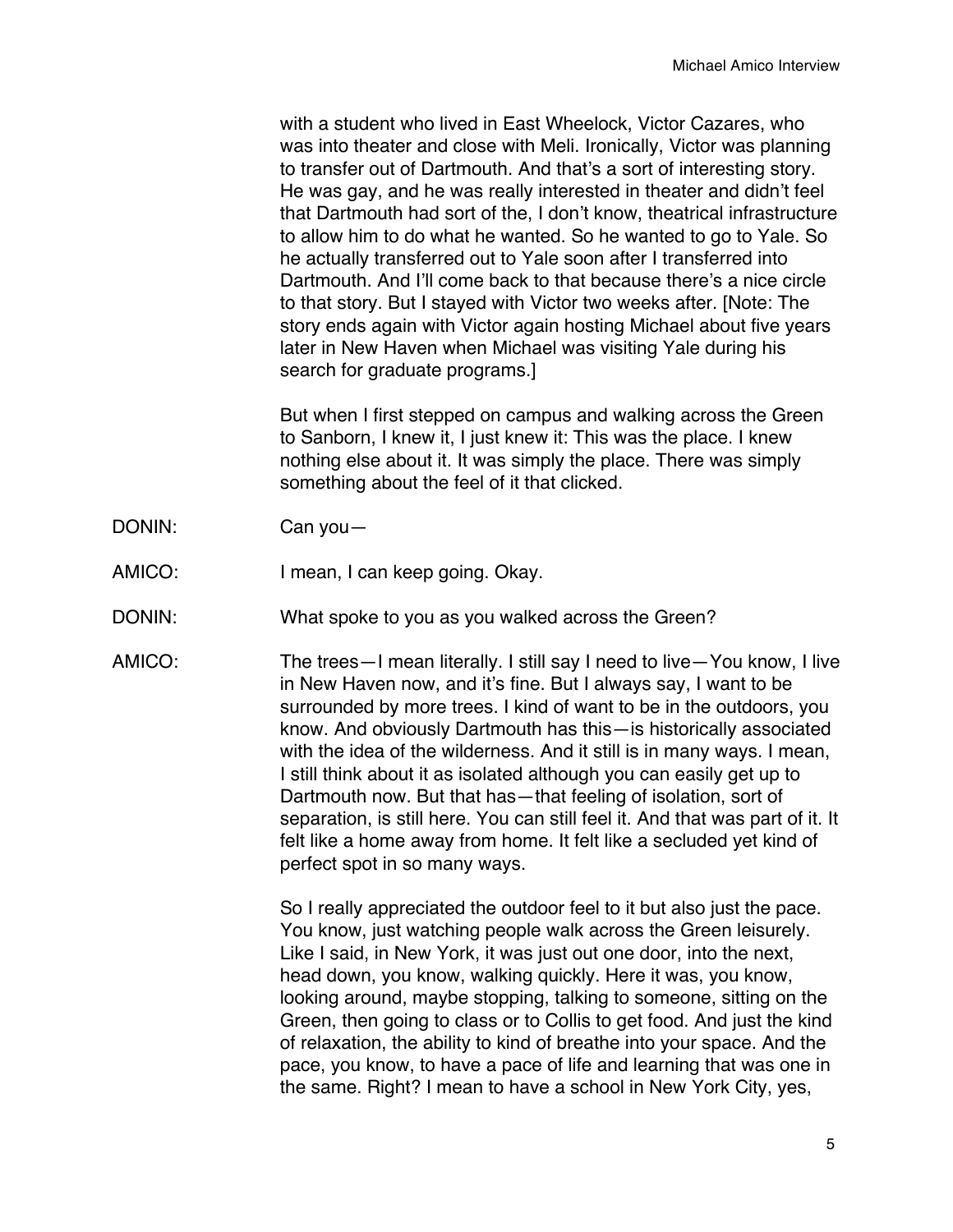learning might happen at a slower pace than life around it. In the Lincoln Center campus your campus *was* Manhattan.

Here—and this was so important to me as time went on at Dartmouth—but life and learning became the same thing. They happened at the same pace, and they involved many of the same terms and people. And these are all important ideas for me. But somehow all of this was here when I first arrived. Like the feeling of it, the kernel of it, something yet to germinate. And just the hospitality.

- DONIN: That was lucky. That was just a stroke of luck.
- AMICO: It was. It certainly felt like that. But, you know, I must say most other professors that I then met after Meli were of that kind. They were very hospitable, you know, if you were looking for that. And this is something else to talk about. As you know some students might not access that during their time at Dartmouth because they might not want it, they might not be looking for it. But the hospitality right away. Meli was so representative of that. The fact that Sanborn was just open, you know. I mean like this is a big thing. All the other schools I've been to, you know, especially libraries, the intense security of other libraries. Dartmouth, no. You can walk into the library, you can walk into the stacks. Even if you're not a Dartmouth student, you can walk into the stacks. This is amazing. People don't understand because unless you've been to other schools, that accessibility, too, was all about what I felt most immediately upon arriving.
- DONIN: And it's amazing. You said it was a Friday afternoon at five o'clock, right?
- AMICO: Yes. Mm-hmm.
- DONIN: And to find people at that hour, you know, there's a lot of staff that leaves at four or five.
- AMICO: Yes, I know.
- DONIN: And to find this friendly, welcoming face at five o'clock on a Friday is just amazing.
- AMICO: Yes. It felt like this schedule…I mean that people weren't as strict in the structure of their day. You know? And of course that's a gross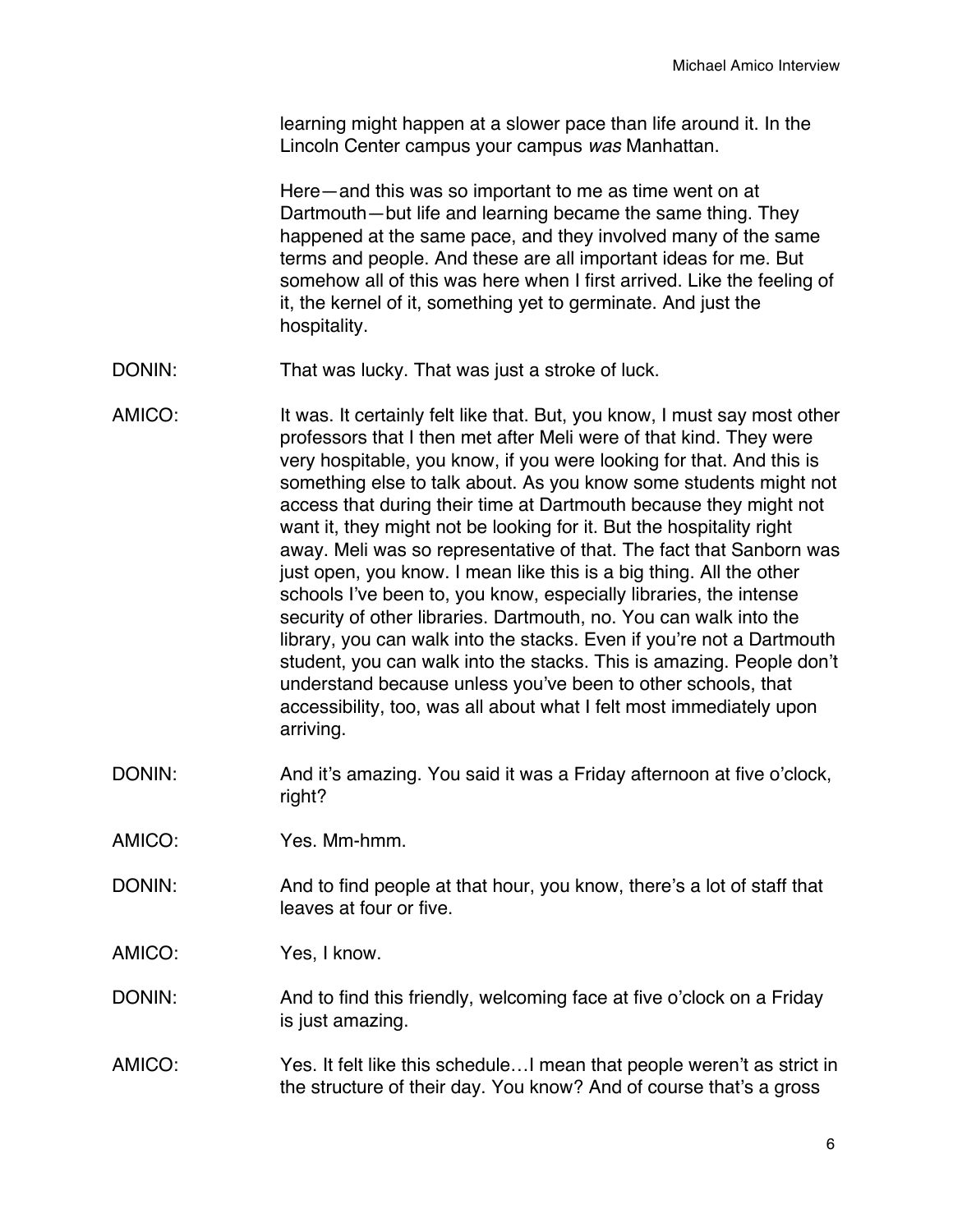generalization. It would not apply to maybe most employees at Dartmouth. But nonetheless there is more—and it always has felt there's more leeway in planning a day here. And this, I think, has to do with, especially for students who live right here, you know, so it's easier to do things at various times of the day because everything else is right here. Their whole life is right here.

- DONIN: Right.
- AMICO: And that was also very important to me, is that feeling of sort of not containment, but more like rootedness.
- DONIN: Mm-hmm. And it's interesting. I mean, you see all of this as positive, the whole idea that you walk out of a classroom here and you're still at Dartmouth?
- AMICO: Mm-hmm.
- DONIN: You know the town of Hanover probably wouldn't like me saying this, but the town is really so closely intermeshed with the college that it's all one.
- AMICO: It's all one.
- DONIN: But a lot of people would see that as a negative.
- AMICO: Yes.
- DONIN: Because they want to walk out of a classroom and-
- AMICO: They want removal, yes.
- DONIN: Exactly.
- AMICO: Yes, I mean that's—you're right. I see it as a positive. I think it is a positive in many ways. I mean, you know Dartmouth is…. Well, of all the colonial colleges, the pre-Revolutionary colleges, I mean it's the only one that really grew up separate from any city. And so that's integral to its identity.

And, you know, community is, has always been, really important to me. When people say, Oh, yes, I'm invested in community or I think that community is important, and I always ask them: What do you mean by community? What does that mean to you? So my answer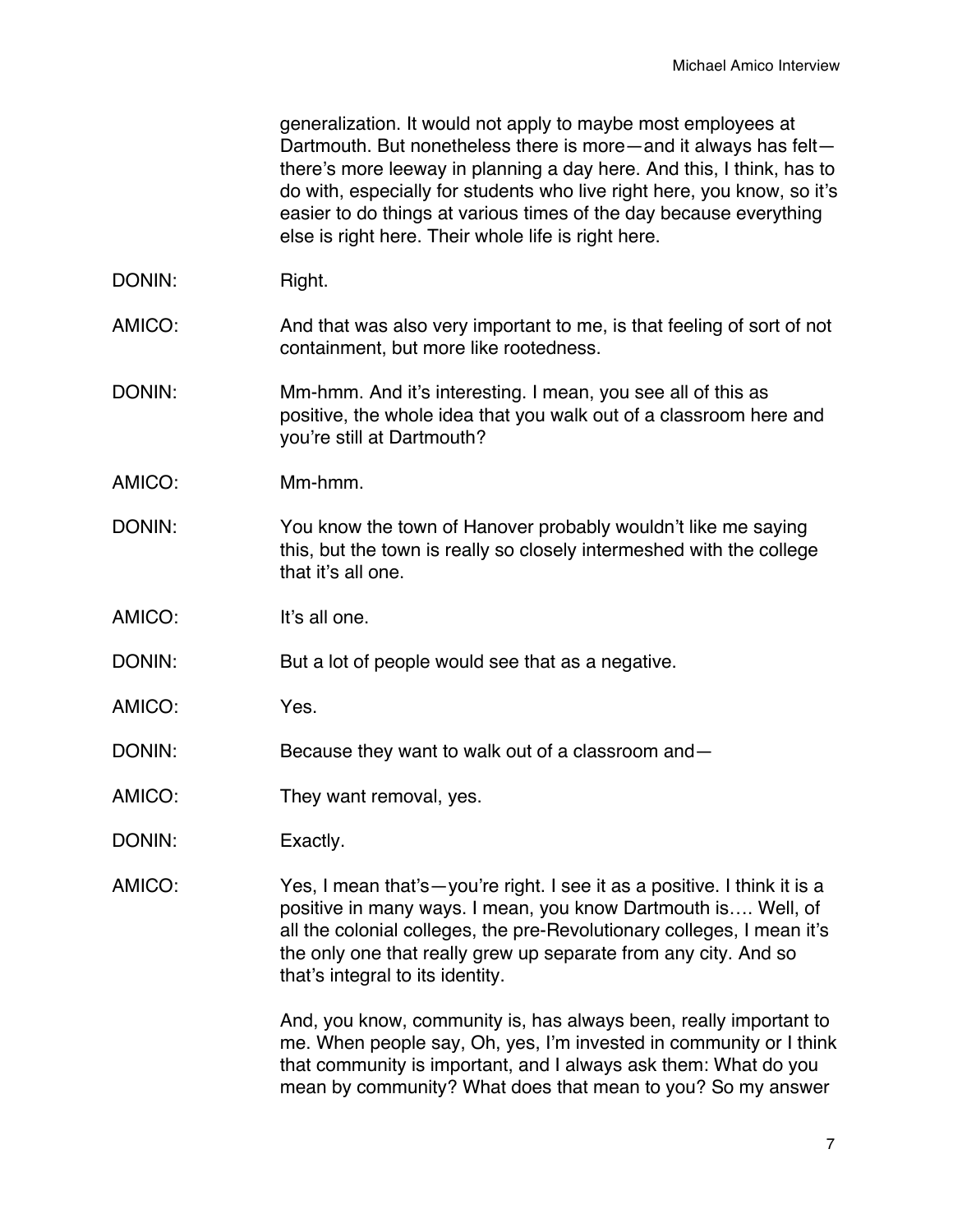to that question is a community for me is a felt experience which means that you actually see the same people every day. You walk by them. And you know their name. Not only might you know their name, you'd know where they work; you might know what they do. And you might even know like their politics in some way. Although you're not the closest of friends, you know. So it's not like you're hanging out with all these people; and, you know, there are a few thousand people around here consistently, around the Dartmouth campus. And I never was friends with everyone. But I kind of had a general understanding of who people were. Oh, yes, he works there; she works there. Oh, I know that she was involved in this event or this issue a few years ago.

This kind of knowledge of your neighbors, that is a community to me. And a comfort of knowing something about someone, even if you don't know them at the most intimate level. And then seeing them on a regular basis, passing, face to face, nodding, Oh, hey. Hi! Nice to see you. Just that. That engenders this feeling of community for me. Like that's simply what it's about. And of course off of that spin all sorts of other understandings of community and the purposes of it and what it can do. But I would never give up that feeling of seeing the same people on a regular basis.

So that goes back to your turning what some people might think of as a negative—a boredom, a repetition, a routine—I see as positive and in so many ways actually helps a liberal arts education. But we can get into that later, too.

- DONIN: So how would you have defined, not as an alum, but speaking now as a current student, how would you define who your community was when you got here—initially?
- AMICO: Yes.
- DONIN: Were you in a dorm first of all, when you first came?
- AMICO: Yes. I lived in Richardson.

DONIN: Uh-huh.

AMICO: My first year. And I roomed with another transfer student whom I became very close with.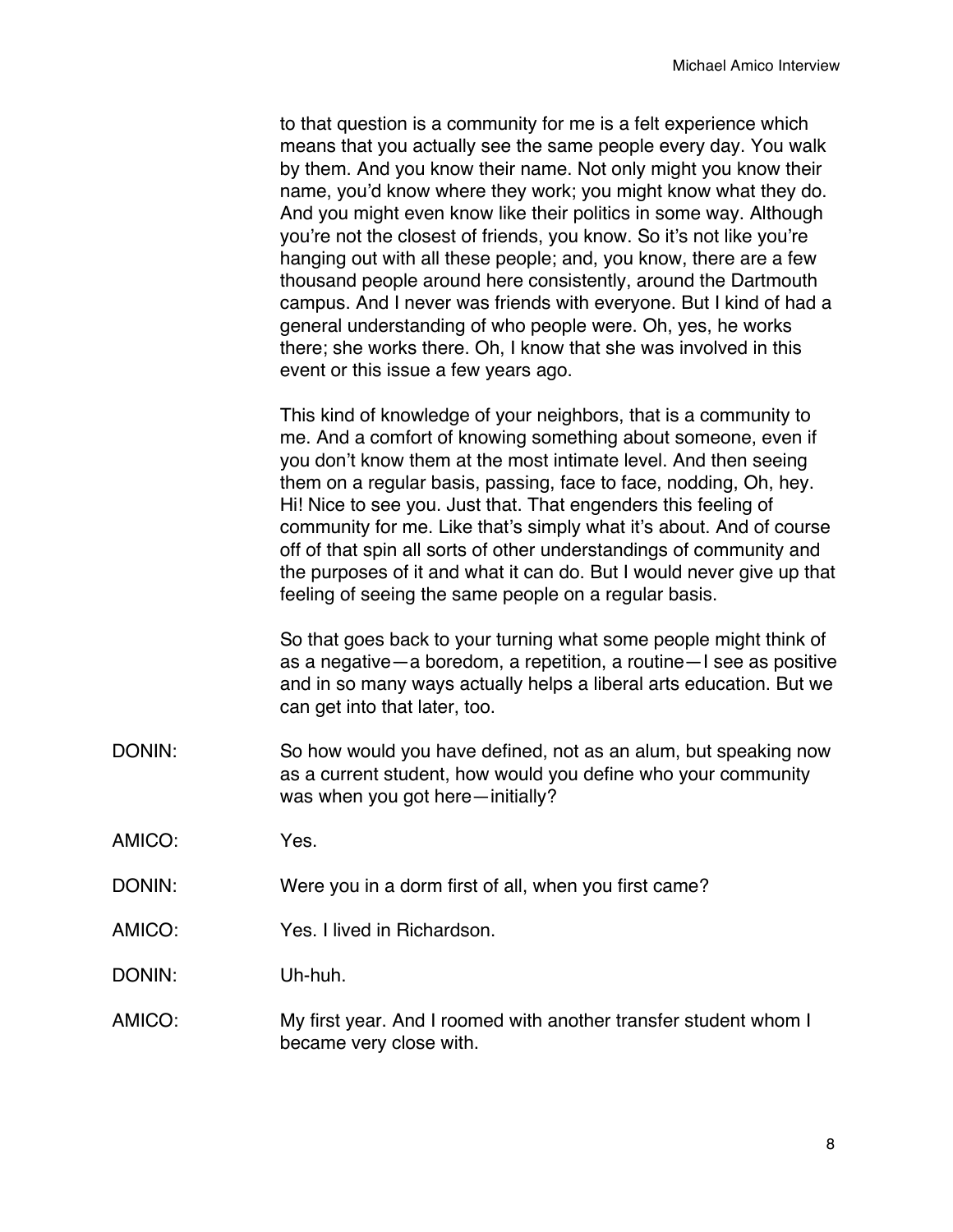- DONIN: How is it as a transfer student? Because, you know, you're sort of behind schedule.
- AMICO: Yes.
- DONIN: You're not a first-year. You didn't get to take advantage of all the sort of—be they real or fake—bonding experiences that the college offers in the beginning. You didn't get the advantage of all that.
- AMICO: No. It's tough, and you know it. You know that you missed out on something. So my first year, which was my sophomore year in college, was a figuring out of, what did I miss out on, and what does that mean going forward, and where am I now, and how do I get wherever I want to go? In terms of feeling part of the college.

Because I did not feel part of something at first, and that was my class identity. Because you know, obviously at Dartmouth, everyone is '07, '08, '09 on, and that really is solidified the first year. It really is solidified first year. It's about whom you come in with. And then it's marked by the bonfire and these events where you do class activities. I missed all of that. Right? So by the beginning of sophomore year, that is firmly implanted. And by that point, students are sort of breaking away from their kind of freshman cliques and forming their other communities through the activities in which they're involved.

So my first community was transfer students, and they were great. I mean, you know, transfer students are usually very, you know, high-powered. I always say transferring is actually…. People think it's sort of a negative thing. It's like, oh, you have to start over. Or, you know, you're sort of confused about what you want at first. And I guess this is back to me turning what other people think is a negative into a positive.

But actually, I would say transferring is like a really good thing, and I would encourage people to do it, mainly because what it says is not, you don't know what you want; but you now know so much what you want that you will leave one place and go to another place to get it. So that was an animating sort of…the animating energy upon arrival at Dartmouth. I knew what I wanted to do, which was I wanted to join a singing group, a way to continue performance. I wanted to pursue academics in a more rigorous way. I knew all these things. But in terms of the social base, it was the transfer students that I hung out with, at least the first term or so.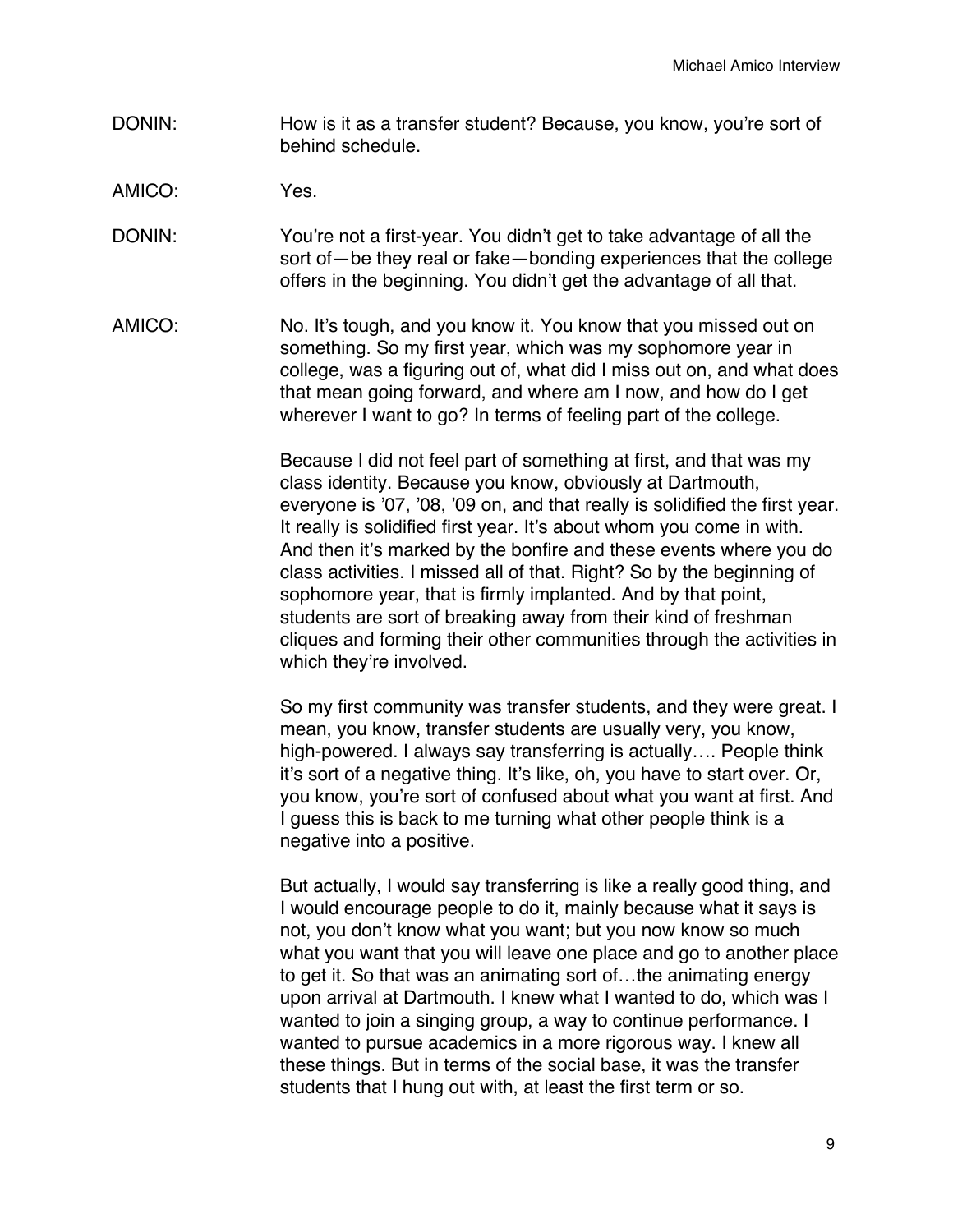- DONIN: DONIN: Did the college offer sort of experiences for you guys/gals to be together?
- AMICO: They made sure that we had the opportunity to go on a trip, a freshman trip.
- DONIN: Oh, really!

AMICO: So there was a transfer trip. Yes. So we all first met, essentially, on a freshman trip except, you know, we were all sort of…. Some of us were almost juniors because they do admit transfer students after two years. But they put us all on a trip. So we went hiking, and that was wonderful. So we were part of all those incoming Dartmouth traditions, except we were sort of the sophomores among the 2008 freshman class. But we went to Moosilauke. We did all of that. So we didn't miss out on anything. It's just that we were—we had to catch up to our class identity, if we were to choose to negotiate that or want to belong to it. So we did all that, and that was really what brought us together as a transfer group. And we would go to meals together our first term and, you know, hang out and stuff, explore the social scene together. Will Suto was the name of my roommate, and he did crew. But he transferred from USC. And he was wonderful; we became so very close.

> But then I quickly got involved with activities such as glee club and The Cords, an a cappella group, which, you know, you auditioned for at the beginning of the year. So I was in those my first term as a sophomore, my first term at Dartmouth. And those started expanding my social group and meeting new people.

And then one day I think maybe over Homecoming or something, I remember being in Tabard, the top room of Tabard, and just hanging out there with some glee club people who were also members of Tabard. And I remember sitting there, and it was sort of—it wasn't too late at night and drinking a little and just for the first time since I was at Dartmouth, feeling like I belonged. It was the first time. I was sitting in the top room of Tabard. I think it was about Homecoming in the fall, it was that fall.

DONIN: That was pretty fast.

AMICO: Yes, it's pretty fast. And I remember I just felt it. It was like, you know what? And the people I was talking to, I was like, I feel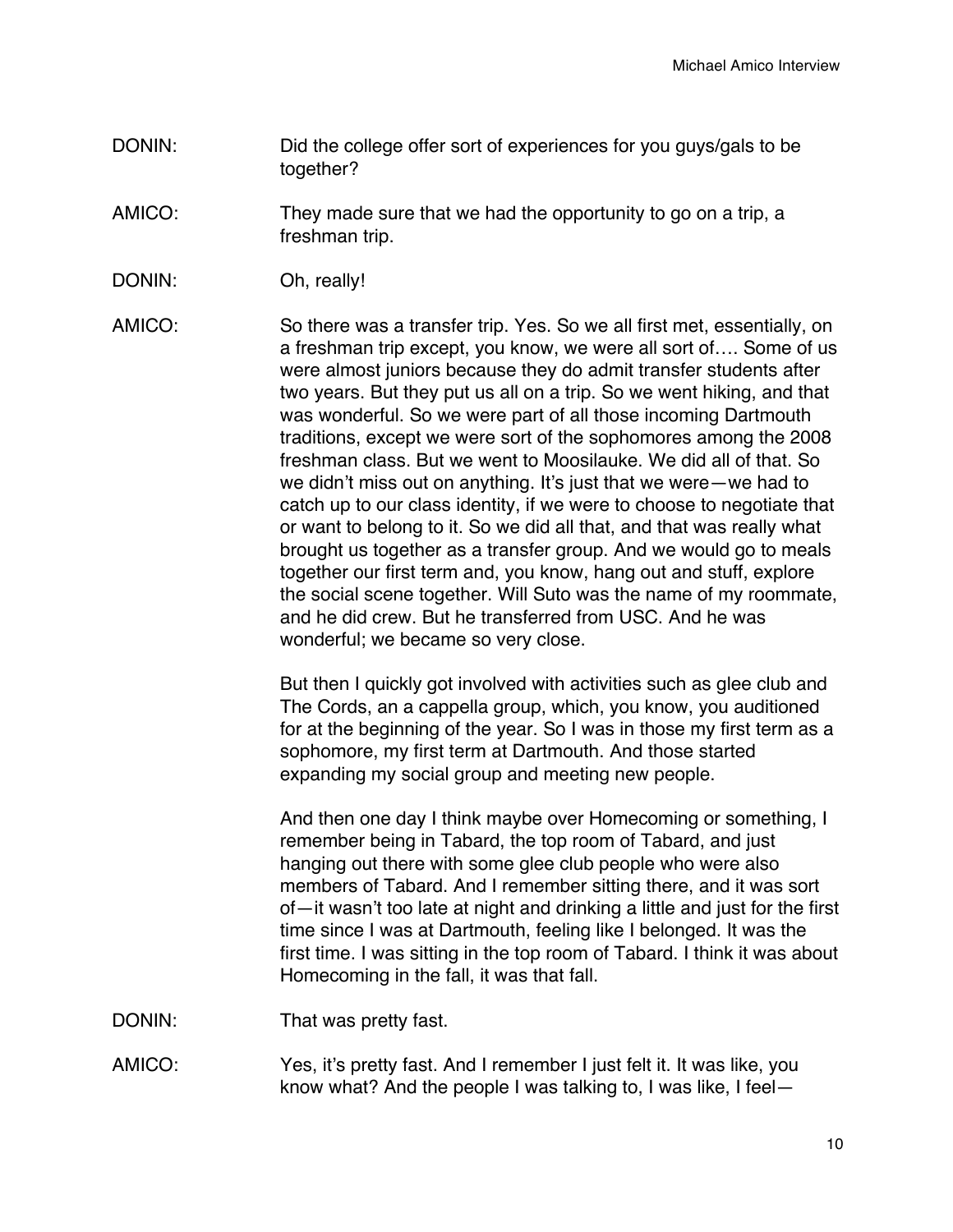everything was coming together for me. Sort of the place of Dartmouth as a whole, but also meeting people in then kind of smaller groups and activities, Tabard, the Greek system, different houses being an example of that. And because I had that feeling in Tabard, I thought, okay, maybe I want to join Tabard. So I did. I ended up joining Tabard, I think in the winter, the next term. But, yes. I mean I slowly just got involved with these activities. But then there was that turning point which was I feel at home now at Dartmouth, which was in Tabard. So I joined Tabard, too.

- DONIN: Fantastic! So your transition sounds—
- AMICO: It sounds so idealistic, doesn't it?
- DONIN: It does.
- AMICO: It's really true. [Laughs] I'm telling you the truth.
- DONIN: You're like the poster child for how to be a transfer.
- AMICO: I know. I mean this is...as I began to articulate my feelings about Dartmouth when I was a student here—I mean the college sort of recognized that I somehow embodied sort of this ideal student, and I somewhat became that poster child in different interesting ways throughout my time at Dartmouth. But the reason I flag it is to say it's true. This was my experience. You know I'm not—
- DONIN: --You're not sugar-coating it.
- AMICO: I'm not sugar-coating it. Look, this is one of three Dartmouth tattoos on my body. So because it's being recorded, we can't see. [Laughs] This is the old pine which is on my right forearm, and it has my graduation year, '07, under it. And I have two other Dartmouth tattoos. So this is serious, man. I mean this is….
- DONIN: You're a greenblood.
- AMICO: Yes, it's in my-yes, the granite of New Hampshire is in my veins.
- DONIN: That's amazing.
- AMICO: Yes.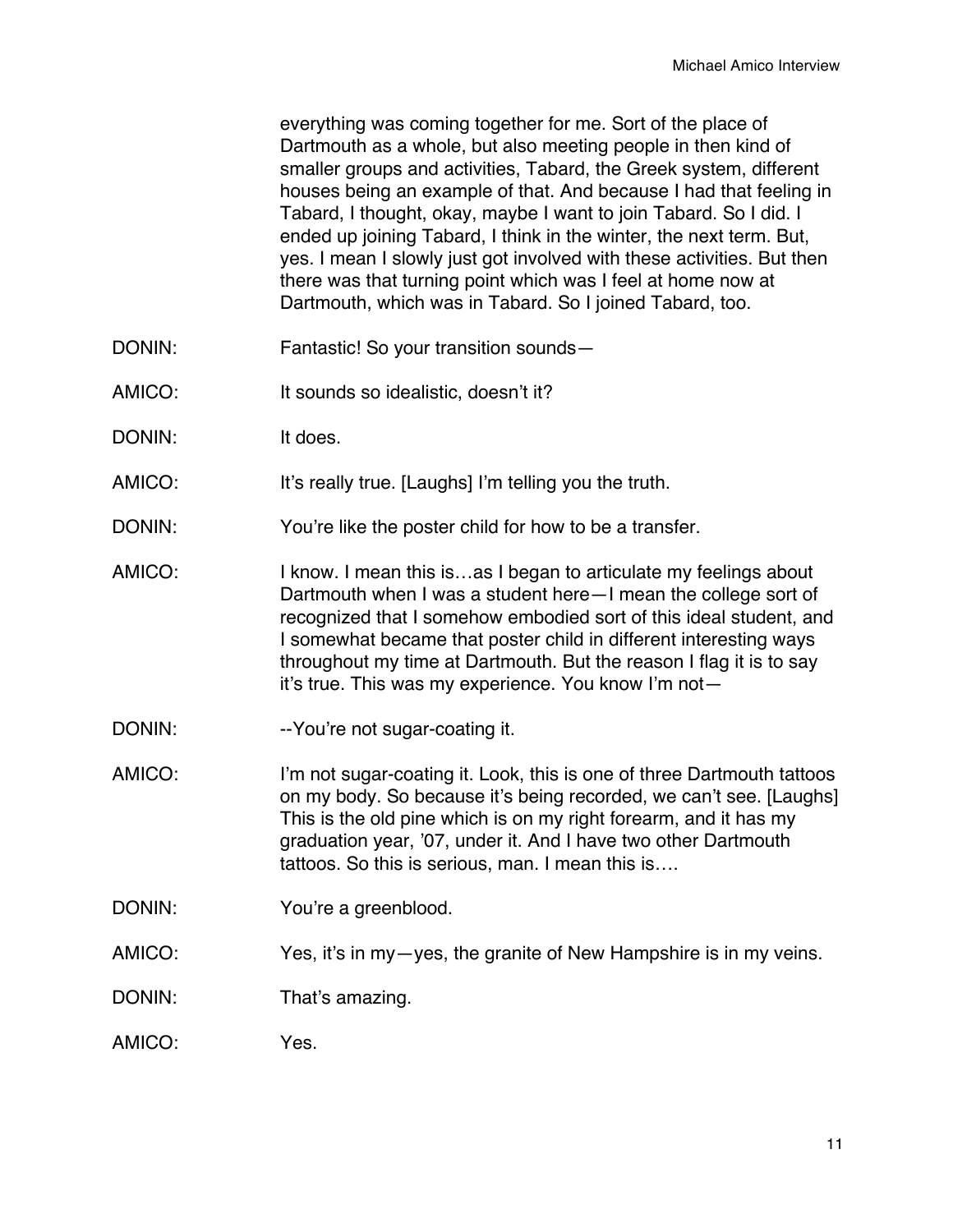- DONIN: So how would you characterize the—when did you exit the safety, so to speak, of your initial group of friends being other transfers? How did that come about? I mean, you alluded to the fact that being in the singing groups helped you—
- AMICO: Mm-hmm.
- DONIN: — sort of spread your wings a little bit. And joining obviously participating in Greek life was a huge step for you.
- AMICO: Yes. I think it was sort of a slow, you know, transition over that first year. But I never lost—I mean I was still friends with two or three of the transfer students and have remained in contact with them.
- DONIN: Mm-hmm.
- AMICO: Only a few of them now I guess. After I graduated—you know it lessens off for everyone. So there were all these other activities that helped the transition. And, you know, we…. And all the transfer students like got involved in their own things. We all knew what we wanted to do and things like that.

But then there was, you know, this whole academic side, too, that came pretty quickly—came on strongly for me pretty quickly once I got here. I took, I think it was Contemporary Issues in Lesbian and Gay Studies or Introduction to Lesbian and Gay Studies with Michael Bronski. And it was co-taught by Michelle Meyers who at that point was working in the Office of Diversity and Equal Opportunity. Yes, that's what it was. And I think I took that because I thought, okay, I'm gay, I'm sort of interested in, you know, marginalized identities. It kind of came out of my interest in African-American Studies, but totally was taken with this material once I started the class.

Became very interested in Michael Bronski as someone who was experienced as an activist who was actually involved in the history that he was teaching. And also seemed to have just a wide-ranging knowledge of most everything, especially cultural. And I remember just going to his office, and we'd chat about theater, I think largely, at first because, like I said, I mean I was really interested in theater; I knew a lot about theater.

So the academic piece started growing very quickly as well. And it wasn't African-American Studies. It became Gay and Lesbian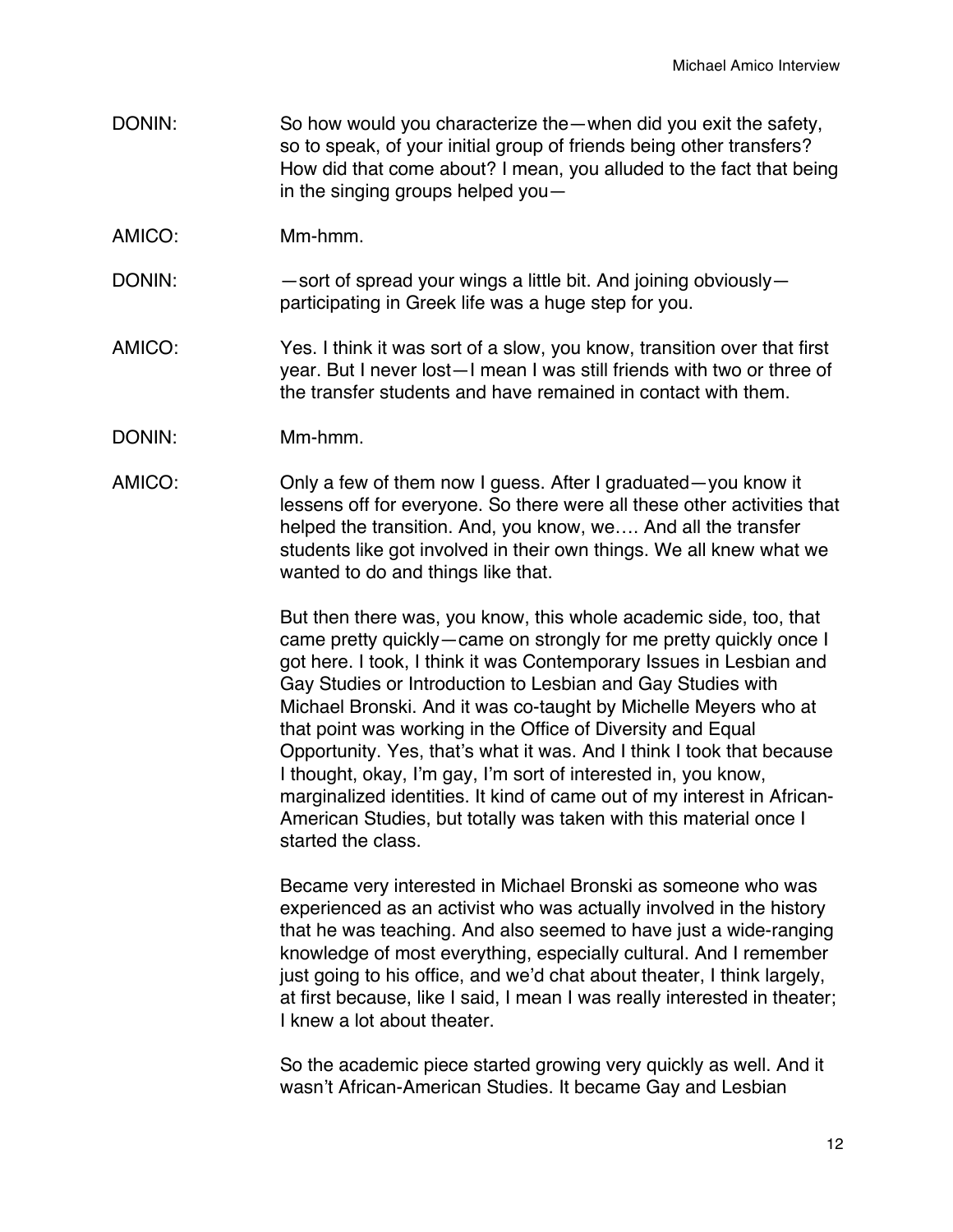Studies. And of course they're very related in obvious ways. But I think they're related on a very personal level. I mean, we don't have to talk about this, but why I was interested in African-American Studies, there was something personal about that. And of course there was something personal about Gay and Lesbian Studies in the most obvious way of my identification as gay.

So this sort of brought out, I think, also, the activist in me again. Now in high school, like I said, I went to a Jesuit high school. You know the Jesuits, one of their central messages is social justice. And, you know, we had to do community service as seniors. One day a week we wouldn't be at school; we'd be out in the community. I chose to work at AIDS Community Services of Western New York. This was kind of different, you know, and my mom was not really okay with it. But it was—

- DONIN: She was not okay.
- AMICO: No, no. I mean, you know people are just sort of, when you say I'm going to work around, you know, with people with HIV and AIDS—
- DONIN: Sick people.
- AMICO: Yes. They go like hmm, be careful. So I had been involved with activist issues around gay and lesbian lives.
- DONIN: Just to put this in context, so you were out to your family from an early age?
- AMICO: Oh, right. Yes. Okay. So I came out at 16 or 17 in high school. So I was out to everyone in the world essentially about halfway through high school. And then before that, a few people moving into everyone. And I wanted to write articles about being gay in the high school newspaper. They wouldn't let me publish it. So I was very vocal. I wanted to think critically about sexuality. I was really interested in answering my fellow students' questions about what it was like to be gay. This is all obviously very psychically, emotionally complicated. [Laughs] Why was I interested in taking that position?

But this is all just to set up that when I got to Dartmouth and got involved with Gay and Lesbian Studies, the activism piece followed very quickly. And this is another point I feel was important to me about the success of activism at Dartmouth. And I think activism at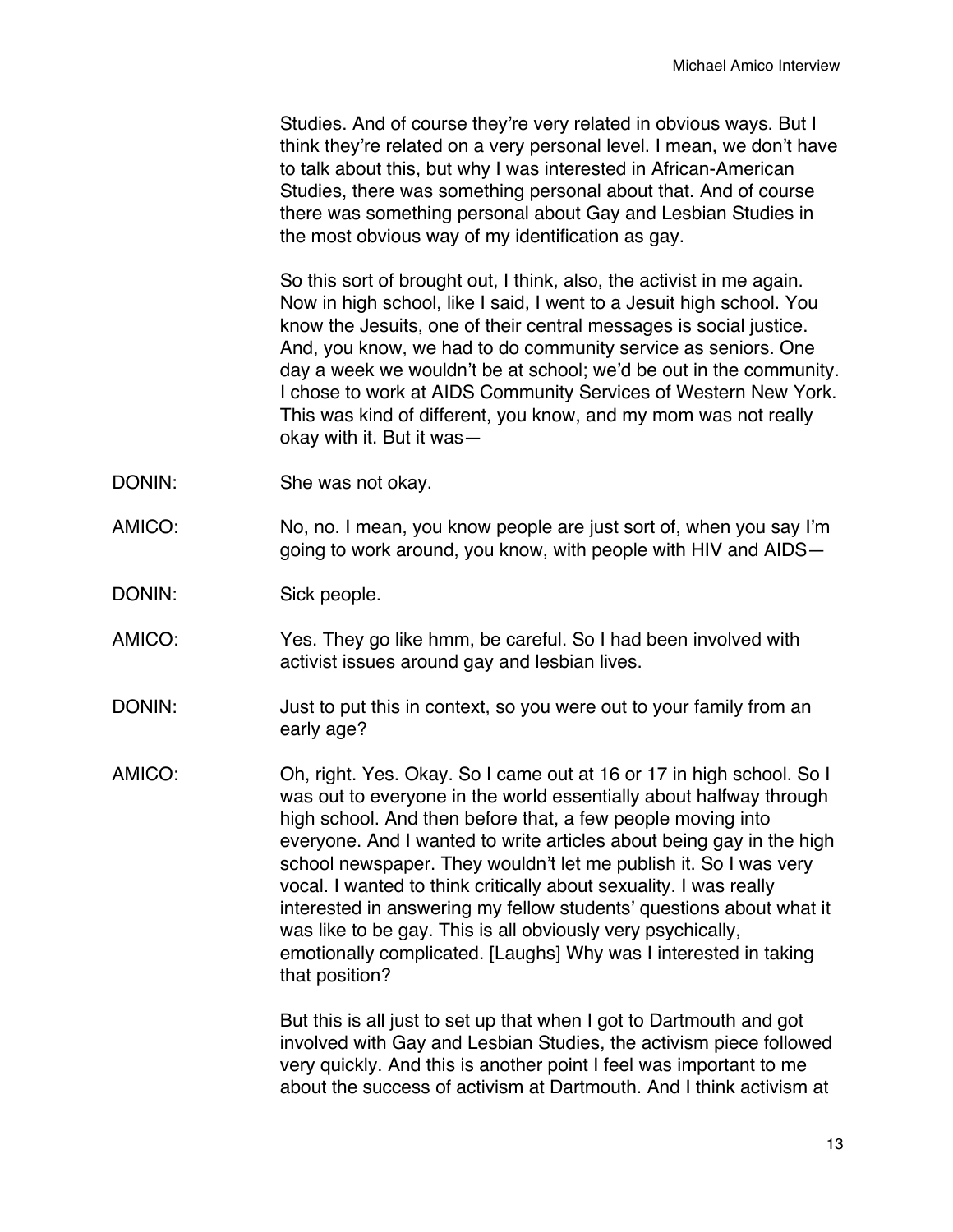Dartmouth…you know it's hard for me to compare it to other schools because I didn't go to other schools. But people are actually heard here. Now they might not be responded to in the way that, you know, the demands of an activist call for. But we know when someone is making a stink. We know when someone is raising their voice. This is because it's a small enough community.

Back to the sort of definition of community here; well, you actually just see it. [Laughs] You're going to work, and you'll see, okay, there's a demonstration happening. And one thing that I quickly realized when I got to Dartmouth was that it was a small enough community to raise your voice and be heard and this is, again, for people to know what you're talking about, to know where you sit with ideas and things. That is to say, you could actually make a difference in this community, right? So it's small enough, yet diverse enough, where different issues can pop up, and then people can actually act on those issues, and you could see some kind of change. That might just be, you know, in someone's knowledge of something. It might not be a structural change. It might just be a change of hearts and minds or something like that.

But the point is, actually, that activism becomes more powerful when you're in a community where it's small enough to make waves. So I realized that very quickly, and I got involved in some issues around *The D*, the Dartmouth newspaper. Jewelle Gomez was an activist that Michael brought to campus to give the annual Stonewall Lecture. And *The Dartmouth* covered her talk and they really misrepresented what she was saying or didn't understand or something. So I took this opportunity to write an op ed piece saying you didn't cover this story correctly. Here's really what she said. They didn't print my letter, and then this spiraled on to, you know, they were—I sort of claimed that they were, they didn't want to admit their mistakes, and they didn't want to get involved in larger issues of representation, especially around issues of gender and sexuality.

So I formed this little group called D-Watch. [Laughs] Now you have to imagine Michael Bronski sort of behind the scenes here, because like he's sort of advising me a little bit, and I'm asking questions. Okay, I want to get this message out. How do you think I should craft it? How do you think I should write the email? I want to send an email to all of campus. I want them to know. The D did not…. I think the headline was: THIS IS WHAT THE D DID NOT WANT YOU TO READ. I mean this kind of—this pointed activist rhetoric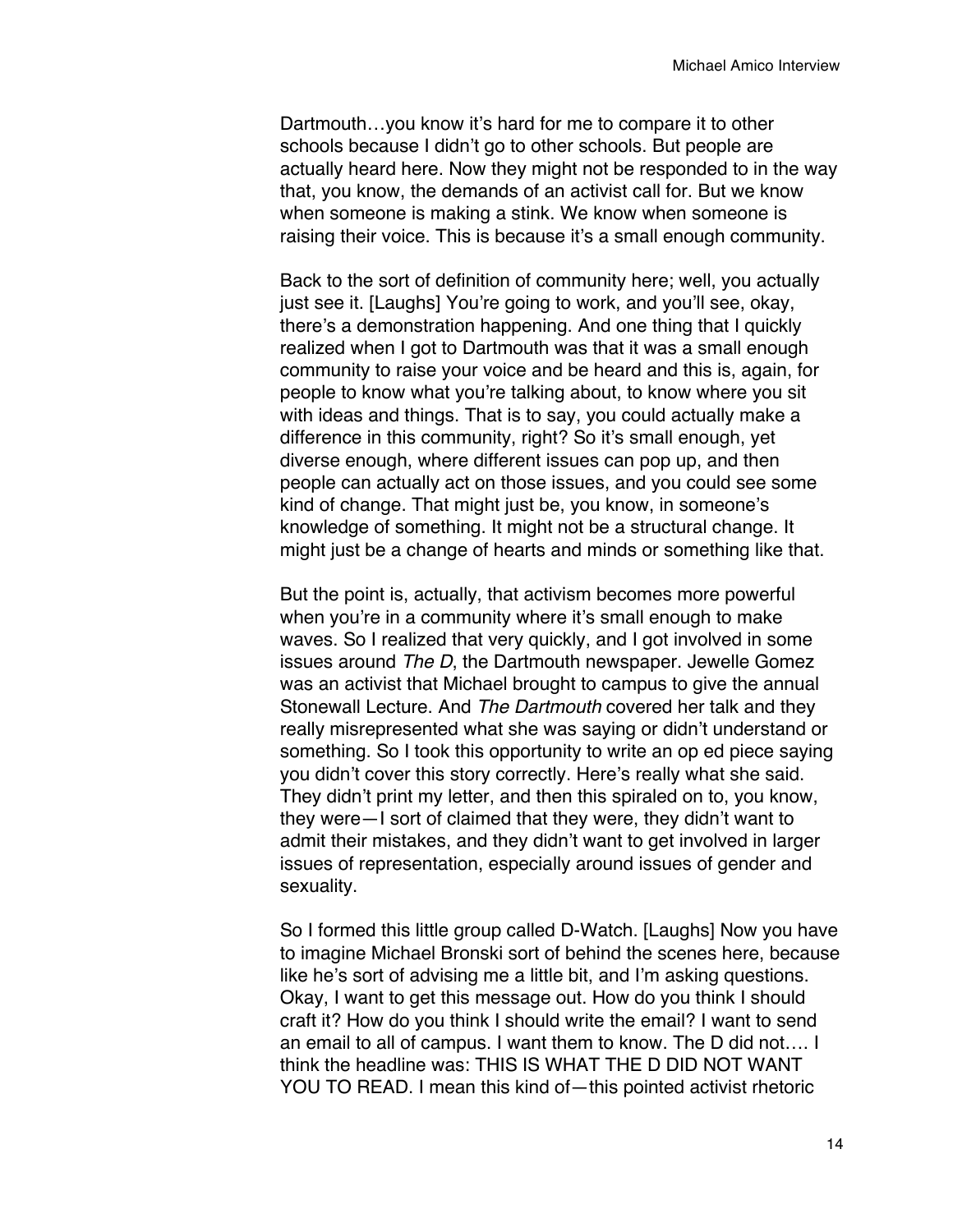that really makes people's ears perk. He was really instrumental in kind of helping me develop strategies of communicating with the public on activist issues. So it was *The D* and misrepresentation.

So I got a name—my name was first known around campus…. Now this is probably, even the fall of my sophomore year or the spring [Michael's first year at Dartmouth]. But very quickly my name became sort of synonymous with like anti-D. And there's always anti-D sentiment. You know, they didn't cover this right, they didn't do this; you know, this goes on and on; every college has this issue.

So I was known as that person for a while. And that was like my first big sort of activist issue at Dartmouth. And we developed this whole list of what *The D* needed to do to change. So they needed to have an ombudsperson to take in complaints and look at the paper from the inside as an outsider. What could change to make it better and stuff like that.

- DONIN: How did your colleagues, your peers, react to you when you developed this activist stance? Did you get pushback?
- AMICO: No. I think—that's a really interesting question, because everyone, you know, even from the transfer students I met right away, to the people in glee club, to the Cords a cappella group—you know I was the only, you know, out gay member of the Cords. There's definitely, being in an all-male group, there was some masculinity on display. And then, you know, Tabard was a little bit different because they're a little more open to queer, social justice issues.

But no matter what the community was, I think people just sort of expected it from me. I don't know why, but maybe my personality is such that I'm just already very out there—not in a crazy way but like in a— I'm forthright and I want to be direct with people. And so my simply extending that into kind of the public realm around an issue certainly felt natural to me, and maybe it did to most people. And let's just imagine people thinking, you know, when they see me involved with this all of a sudden: I guess I could see Mike, you know, taking this lead. And everyone was really supportive of it. Oh, yeah, this is a good issue!

And then of course, there are those that are activists on campus. And so this is when I kind of got involved with this more activist community that really was comprised—and probably still is—of a lot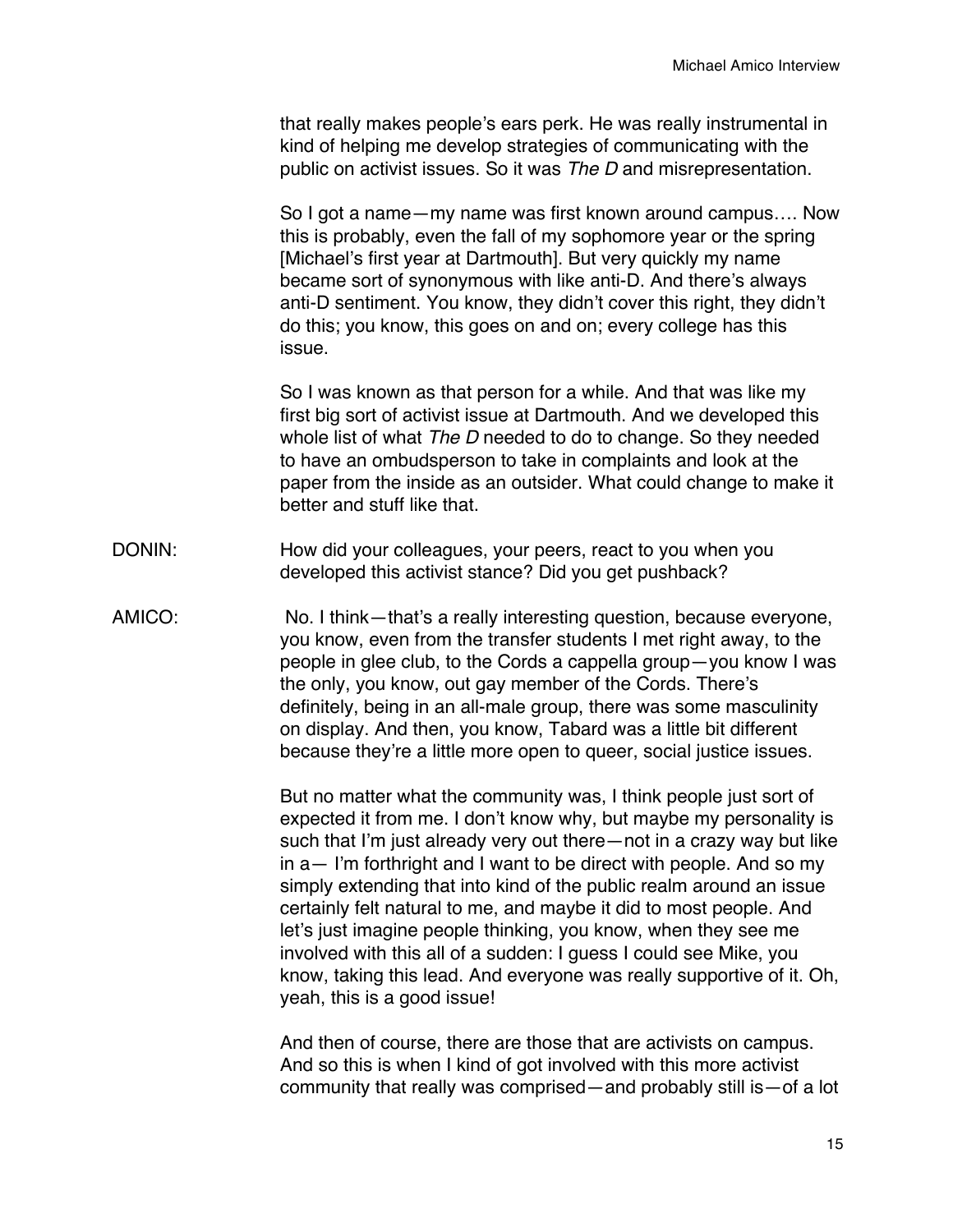of minority students. So African-American students, Asian-American students, gay students, this was the activist community, people who were involved with, you know, C&G, Casque & Gauntlet, as a senior society has become over the years very much associated with that community.

- DONIN: Let me ask you a question.
- AMICO: Yes.
- DONIN: Can you substitute a different term for activist? It sounds to me like these are sort of the outlier groups.
- AMICO: Yes. Well, that's a really interesting avenue to explore. Because yes, they are outlier groups, but it obviously depends on how we are defining insider. But what happens actually at Dartmouth and maybe most other colleges is, yes, it's the outlier groups that we would, you know, these underrepresented or simply underpopulated groups that become that. But these are the groups, yes, that are more aware of social justice issues because they might be more affected by them.
- DONIN: Mm-hmm.
- AMICO: But because of that and because of their awareness, they actually kind of circle back around and become the very center of the community in really interesting ways. And I don't think this is theorized enough. But basically I—yes, in some ways I was an outsider as gay and in some ways I'm not an outsider which is interesting. I mean I'm a white man, you know, and I can assert myself. And so I am not an outsider in some ways.

But I was articulating myself against the establishment, whether that was *The D* or problems with the Greek system. I saw probably the Greek system right away and stuff, and Tabard is somewhat of an outlier within the Greek system. Okay. But we and my fellow activists and other marginalized people, because we felt so strongly about these issues, we were the most public about them certainly, but also just the most public voices on campus.

So people just knew who I was. And thus you come to have kind of like a central place in the kind of contemporary mythology of Dartmouth, right? So, you know, are you on the outside or are you on the inside? Well, you're probably— Well, you're certainly on the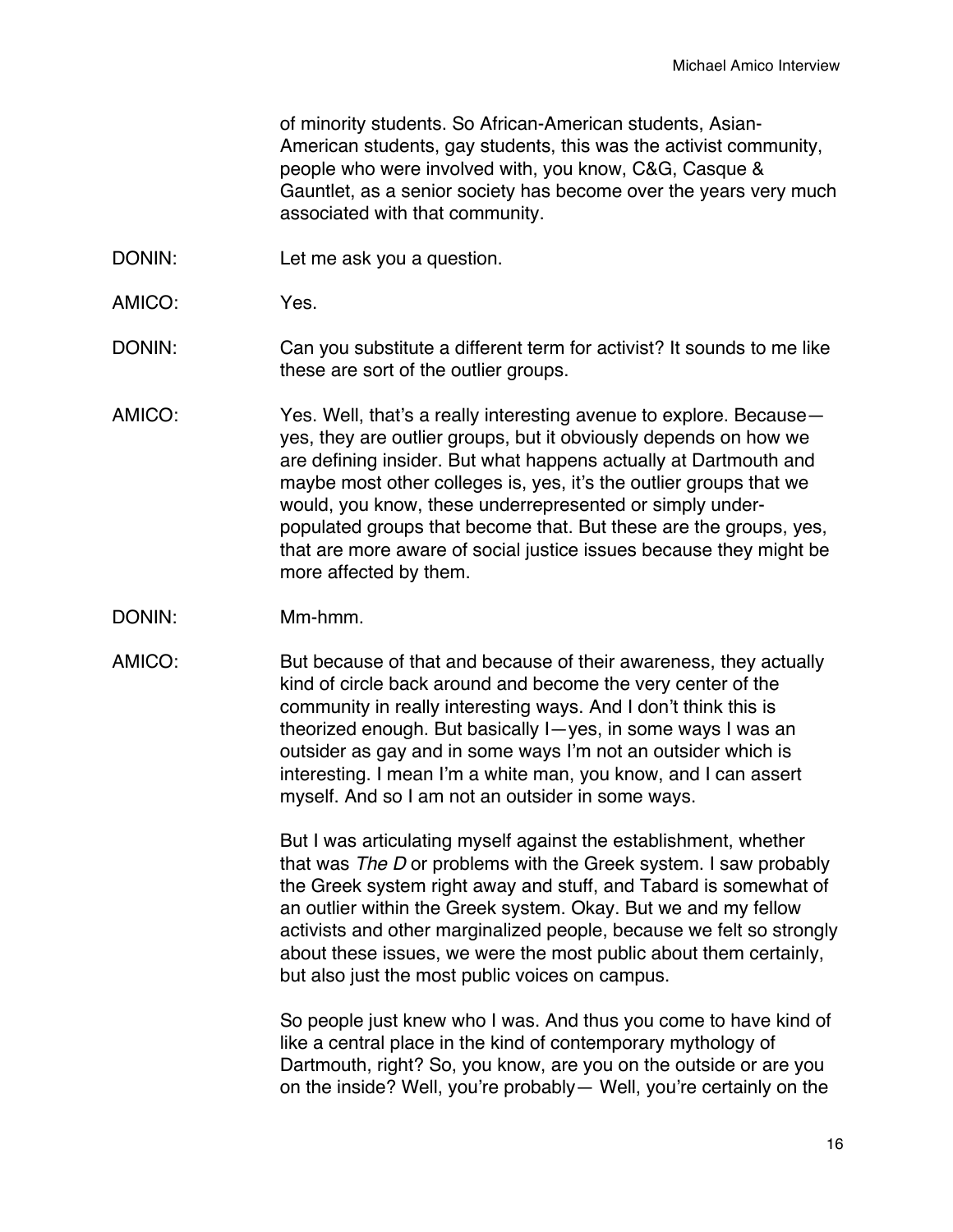outside in some ways. But you're probably more on the inside than you think, in really powerful ways. And this actually comes through.

So I eventually became a member of Palaeopitus Senior Society which is a group of campus leaders that are chosen by the previous class of Palaeopitus members from all parts of the campus in different activities. And, you know, if you look at that group, yes, they try to have an athlete and someone from *The D* and someone from different fraternities and sororities. But most of that group is composed of—or has been composed of—underrepresented students, you know. Like African-American students or Latino students.

And this goes back to because their voice was so loud and clear and developed and articulated issues. They became the voice of Dartmouth. These outsiders became the voice of Dartmouth. I mean it was certainly the case for me. And they're the ones who meet with the administration. You know they're the ones then that the administration asks to be spokespersons for the college in some way.

- DONIN: Are they the ones that run for, say, student body offices?
- AMICO: Well, that's…. Yes. I mean these are all really complicated issues, because, you know, my junior year was involved with the election of Tim Andreadis as student body president. Now, Tim was elected. I would say I got him elected and so would he. And he was the first well, me actually and one other woman, Marie Choi; she was an Asian-American student, class of '06 and really an invested activist on campus, and someone that was able to tap into sort of different communities, build coalitions that really helped us get out the vote essentially to elect Tim.

Now, Tim became the first openly gay student assembly president. But the additional challenge actually was he was elected as a writein candidate; he wasn't even on the ballot. So our whole campaign was not simply choose him from the ballot, but, oh, you actually have to write his name down. And he won. [Laughs] So talk about being an outsider, yes. And then he became student body president.

So, yes, sometimes people did become student body president or involved with student senate. But, you know, if you look at, say, who wins; you know these awards at the end of the four years, like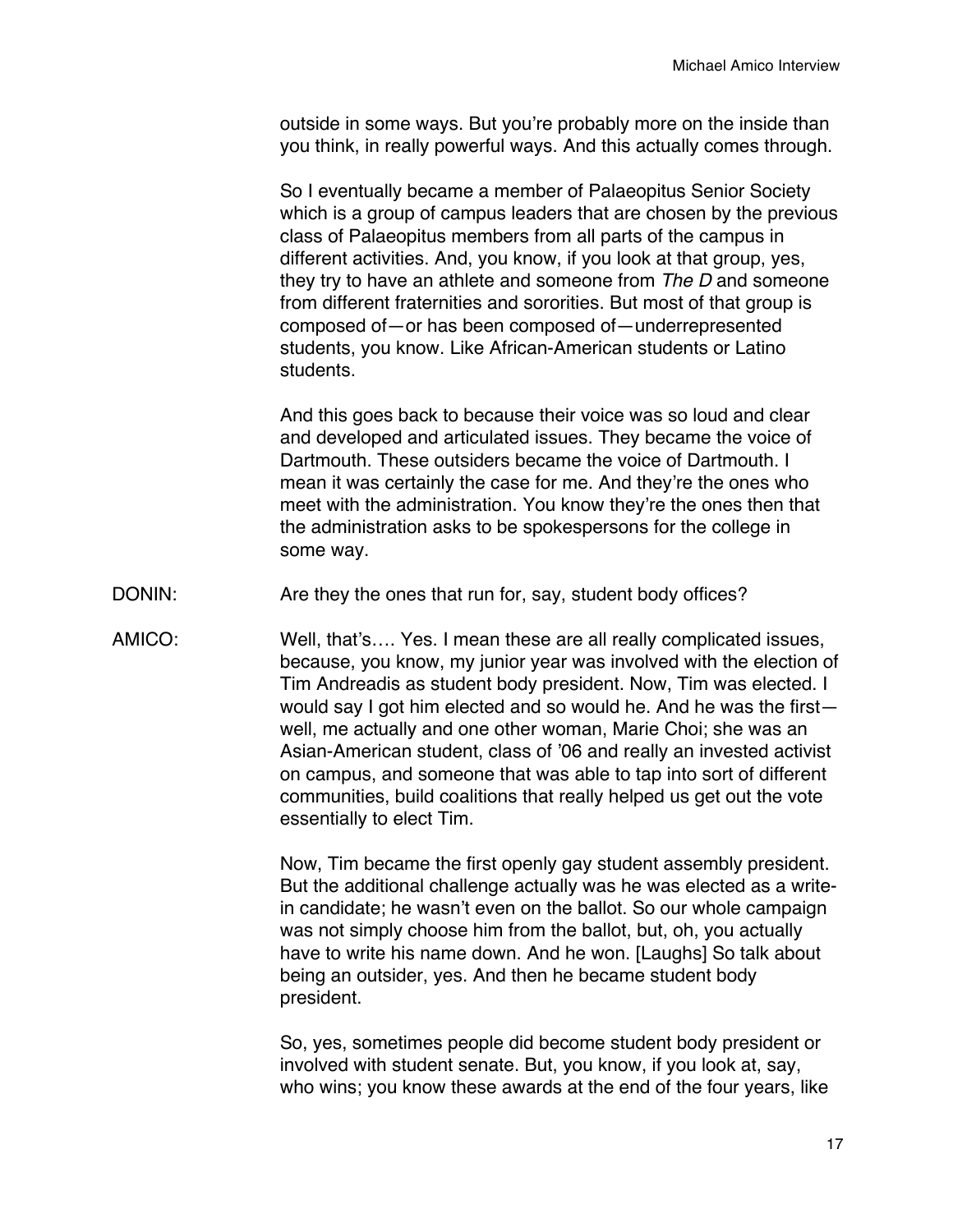the Dean's Prize and things like this. They tend to be minority students or at least students who are interested in causes that pertain to marginalized groups. They may actually be white, privileged people. But they might actually have been working for issues that involve others.

So there's something about the outsider knowing that this can be a community for them as well and almost better recognizing that than the people on the inside. Whereas the people on the inside just sort of have what they want. I don't know what it is. But that outsiders can see the resources and use them to their benefit even more. I mean this was certainly the case for me. It was like I realized, you know, okay, small enough community to make a difference. Faculty very engaged with students. I could become friends with them. I could, in activities such as the music groups I was involved in, really shape them and say, I have a special talent; I can do this or that. Whatever was moving me to do this, I think it was partly just simply the impetus of, this is my world. I'm going to make it what I want it to be. And it was as simple as that.

- DONIN: Amazing!
- AMICO: I know. It sounds simple. I quess it's complicated at some level. Some negotiations going on, and why I felt like I needed to assert myself and all that, certainly complicated.
- DONIN: So you come here. I think it's valid to describe you as an outsider when you arrived because you were—
- AMICO: Yes, totally.
- DONIN: (A) you were a transfer student, (B) you were an openly gay male, and you're coming into a community that has not always been known as being friendly towards minorities. Let's face it.
- AMICO: Yes.
- DONIN: It's a long history that they're still trying to get beyond.
- AMICO: Yes.
- DONIN: But you've conquered it, you've mastered it.
- AMICO: Yes.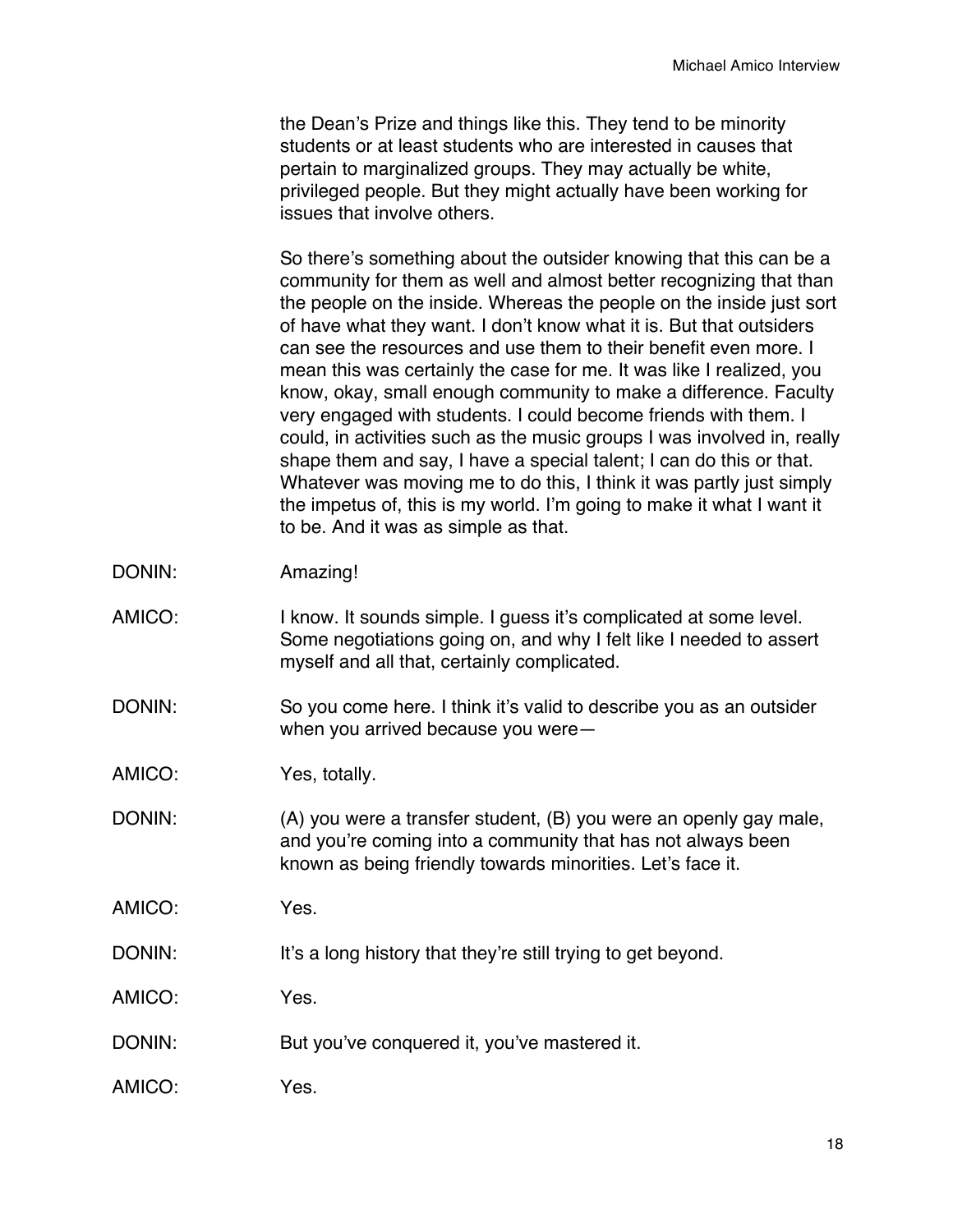DONIN: And you in some ways become the ultimate insider.

AMICO: Yes.

- DONIN: Because of the power that seems to have flowed toward you because you've mastered these various inroads to being an insider by engaging faculty and being, as you say, being forthright and able to express your opinions well. And convince other people that your causes are valid and that they should join you in these activities.
- AMICO: Mm-hmm.
- DONIN: So having said that, that you successfully transitioned from an outsider to an insider, how has that impacted you in developing your sense of belonging or not belonging as you move through life as a graduate? I mean you're gone from this, the Dartmouth Bubble, now, essentially. You're now an alumnus who—that's another whole group that we can talk about. But how has that success that you've had here in the Dartmouth Bubble impacted you now that you're on the outside, so to speak?
- AMICO: Well, it took me a while to leave Dartmouth, let's start with, because I graduated and didn't want to go.
- DONIN: Right.
- AMICO: You know the presumption is that—and the college can rightfully presume this and should—that, okay, once you graduate, you have to go. In other words, there's not enough room to accommodate students. We have more students coming in. You've just gotta go. Yes, we support you. Fine, you've got a job. Go, go! Get out. You know. And I sort of felt this kind of push out, and, like I said, perfectly justifiable on the college's part. And I just said, no. No, I'm not ready to go. I'm not ready to go because I actually don't know where else to go that would make me feel better than where I am right now. And I knew things would have to change. I wasn't going to be a student anymore although that was a slow transition, too.

But I wanted to stay in this community. You see, I think the success I had as a student was because I tapped into as large a community as possible. So Dartmouth was not simply the classes that I took and the activities that I did. It was this place, and it was the town of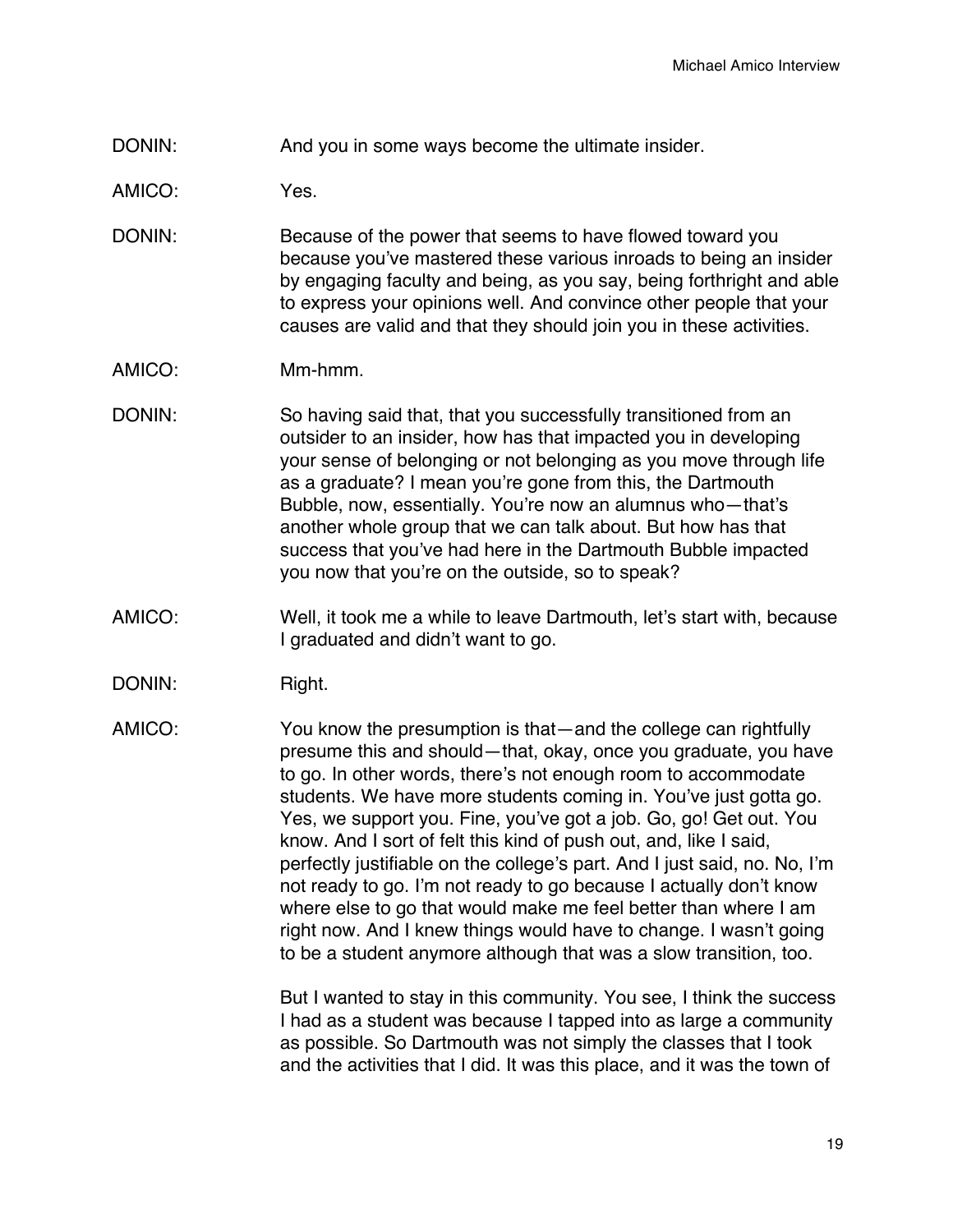Hanover, and it was the faculty who lived even outside of Hanover in Vermont. So it was this world.

So it took me a while to adjust from being a student into not being to being a post-college student—and to leave Dartmouth. Because I just had no reason to—I was like, I'm not going to make up a reason to go somewhere or act like I'd rather be doing something else. I wouldn't. So, you know, I spent, I think, the spring of my senior year…I think I went around to almost all the offices in the college, and I said, "I want to work for Dartmouth. Can we find a way to make this happen?" And a lot of offices were very responsive. And Jeff James at the HOP said, "Great! Let's create a position for you." So that was the beginning of—yes, there's still a position there. They called me student marketing coordinator. I don't know what it's called now. And I did all sorts of stuff for the HOP. And we could talk about that.

But I just wanted to go back briefly and just say throughout my time at Dartmouth, I became very interested in the history of Dartmouth, too, and I think partly this was because maybe there was a disjunction between when I first arrived and feeling part of my class. And knowing that the class identity, the '07 class identity, was so important. And then eventually feeling part of it by my junior year, which would be my second year at Dartmouth. I think I always wondered, well, wait a minute. Why is class identity so powerful here? Why do I feel a pull to be a part of it? Why do I feel a disjunction? Why do I feel connection is connected to class in some way? Class year.

So I think that sort of got me thinking about the history of Dartmouth and what it was like here before, and was I somehow feeling this history in the very comfort I had with the place, all this. And I think the outdoors is a huge part of this because, you know, I went to summer camp for about nine years when I was younger, at a canoe-tripping camp, Camp Pathfinder, in Algonquin Provincial Park in Ontario, Canada. And it was an all-boys camp, and I fell in love with the boys. Maybe I fell in love with the woods. I don't know what it was.

But when I got here, I think maybe part of the initial comfort was it felt like I was at camp. [Laughter] Now obviously we could go all on about how Camp Dartmouth has this name during Sophomore Summer. And I think this is a really important subject to develop at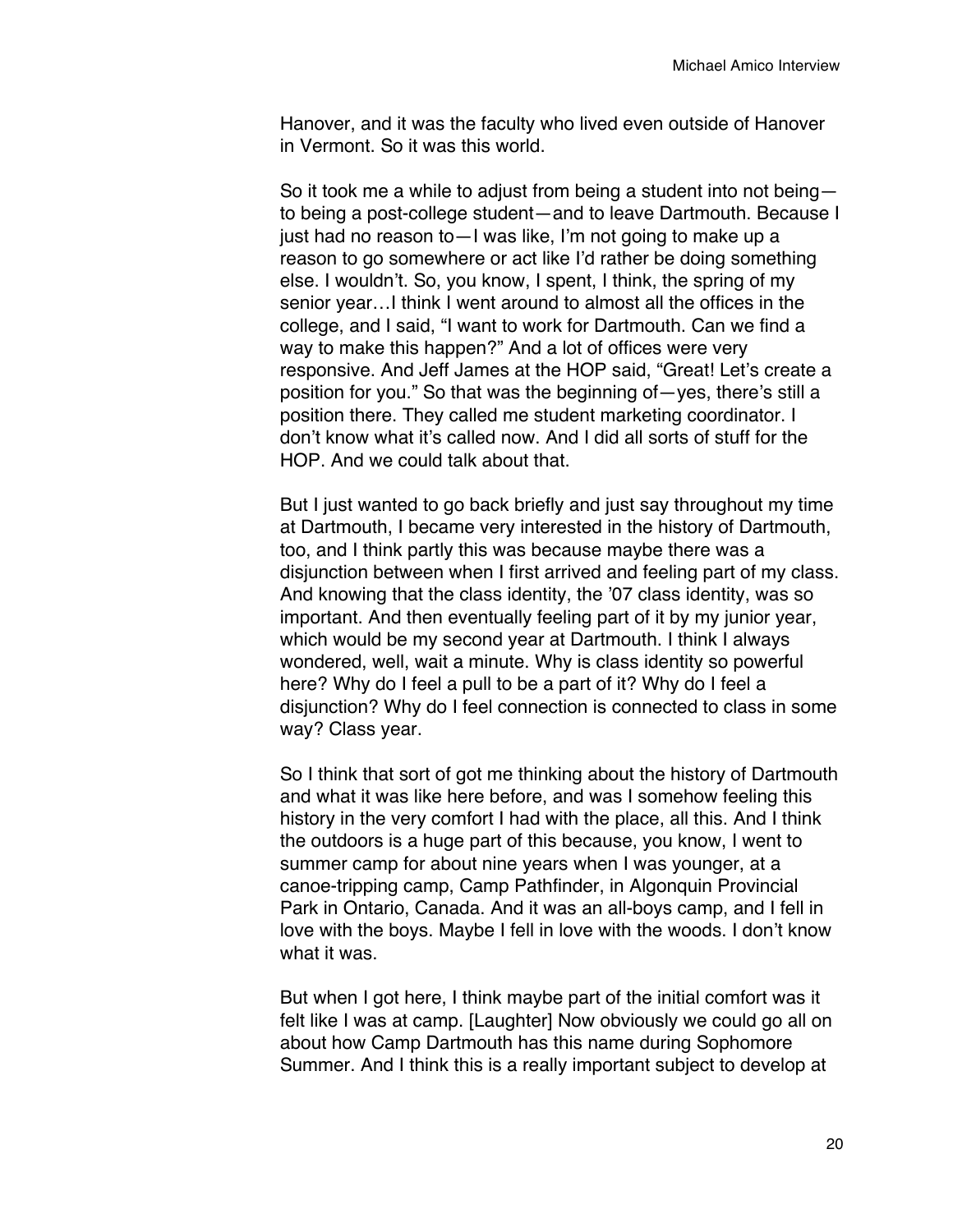another time. But maybe I felt some of that. Maybe I felt like this sort of camp aesthetic.

You know, a community at camp is very much like what I described: It's you see the same people every day, you know. You have breakfast with them every day. Very important to me. Okay. So maybe that jibed with something back in my mind, in my memory, as a child.

But, you know, when you were sort of summarizing my kind of individuality of Dartmouth, sort of like conquering, mastering, whatever it was; that is the wilderness aesthetic. And if you go back—and I've been working on this project of the history of Dartmouth that I've had to let go for a little bit as I write my dissertation now for a Ph.D. in American Studies—but you know the identity of the student at Dartmouth since its founding has been so intertwined with the outdoors. But it's in a way a kind of saying, we are individuals in a larger world of nature that's more powerful than us. But we become more individual within that by having to survive it. By having to, you know, outwit the elements, right? I mean this is what the Old Pine, the Lone Pine, which is on my arm, that's what that means essentially, is it survived as an individual within a group.

So this idea of kind of taking control and sort of mastering and whatever words you want to use, this is—that's a wilderness aesthetic. It could easily be stereotyped, it could easily be caricatured. And we need to be careful about that because there is a real truth, emotional truth, in it. And I will at some point publish my statement about that and the history of that.

But anyway, just now back to having graduated. I wasn't ready to leave. And I knew that I wanted to stay within an academic environment. So I wanted to find another academic environment because I thought grad school would be a perfect way to continue this kind of community that I love so much, intellectual community; but also, you know, continuing my academic studies that have become so important to me. And I still considered going back into the theater after I graduated.

But then I thought, well, actually maybe getting a graduate degree such as a Ph.D. would be more open to different ways of, I don't know, performing and being creative later on life. Whereas if I pursued a professional acting degree, that actually would close off more than open up. So I thought, okay, there's going to be more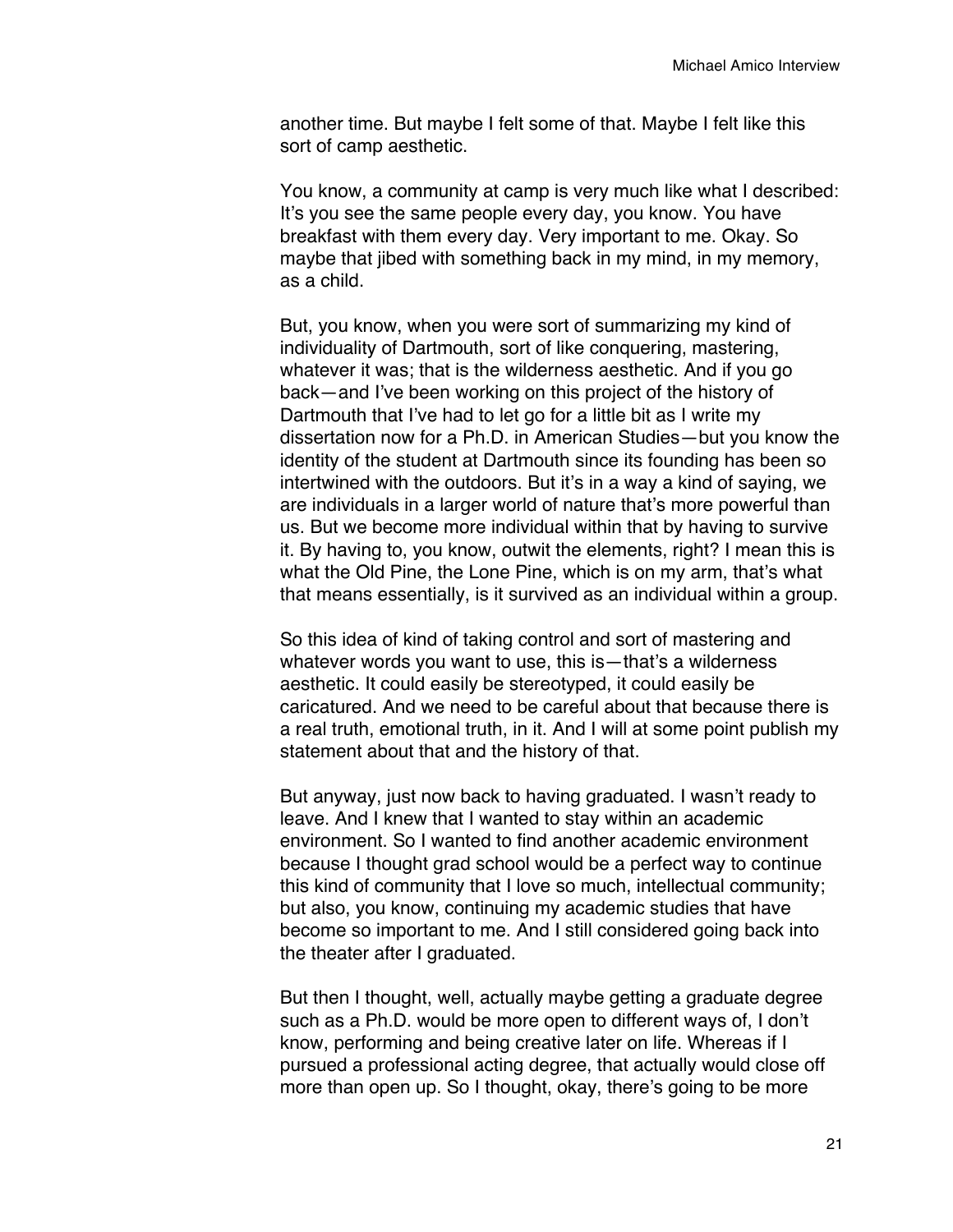opportunity with a graduate degree. But it just took me two years to figure what I'd want to study. And eventually I arrived on American Studies because it's interdisciplinary. And I was a senior fellow here at Dartmouth—my senior year—which meant I didn't have to take classes. I didn't have to have a major. You designed your own curriculum.

Now, you know, this was started by President Hopkins. And the ideology behind the senior fellowship is actually the ideology behind what I was just saying in terms of the wilderness, which is you have mastered—you've mastered the curriculum, so now you can educate yourself. And, you know, self-education is what liberal arts are about. That's what it teaches you: how to live in the world for yourself.

So back to your animating question. The last one was, you know, what does Dartmouth—how does Dartmouth teach you about communities outside of Dartmouth? What did you learn here that is applicable elsewhere? To me, it was simply how to connect with the locality, how to connect with the here and now, how to connect with a place and make that all-important. Make specificity, locality, mean something universal. And that's, you know, living in the woods. In so many ways, camping is about is about that.

So I would say that the community of Dartmouth has never really left me because it's simply replicated in any kind of intimate connection I have with people wherever I go, even if they're not Dartmouth-related. The way I interact—the world in which I see us participating—is one that is in, you know, I want to say bubble, but it's not. Because obviously, I would define—turning a negative into a positive again.

What the Dartmouth Bubble is, is to say it's not a closing off from the world; it's an opening out onto a different world. And that's a world that is natural. It's a world that's not about, you know, a nineto-five day job. It's not about a city. It's not about business, you know. And I only say that because so many students go into corporate recruiting now. That's another interesting history for Dartmouth. But, no, for me the Dartmouth Bubble opens out onto a world. And that world is natural, but it's also intellectual, you see. I mean I think that Dartmouth is a perfect place to study—or was for me because, you know, go read a book in a cathedral. Somehow you think loftier thoughts because literally the space, the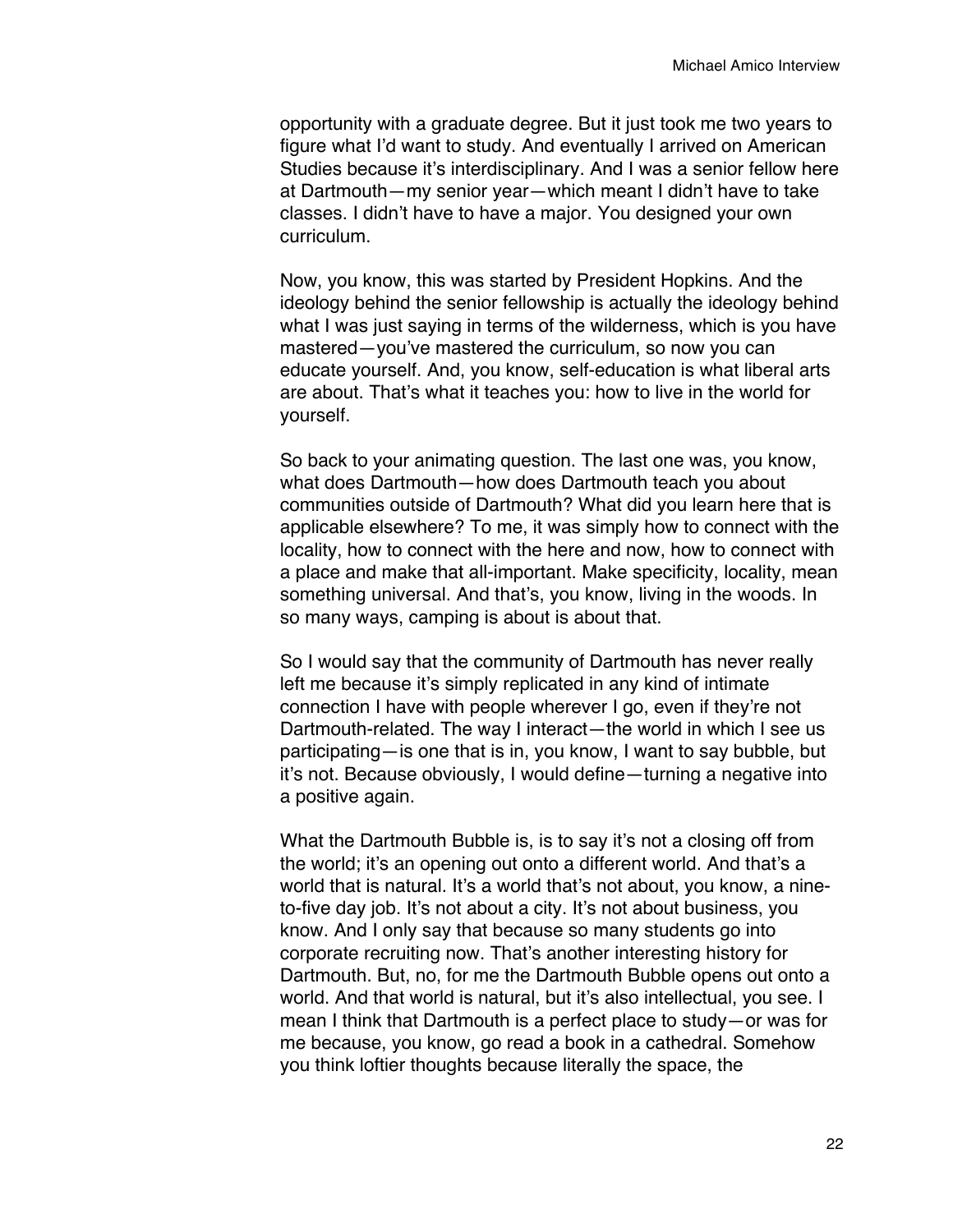architectural space, can contain it. That's the outdoors. The outdoors is the same thing; it's a natural cathedral.

So, you know, like I say, I live in New Haven, but I wish I could be surrounded by more trees. See, that's what I mean by like there's a little bit of Dartmouth in everything—in how I look at the world. Because Dartmouth is about a way of looking at the world. It's not that I look at the world as Dartmouth. But that Dartmouth facilitated a mode of looking and being in the world that was both specific and general, that was, you know, local yet universal. And these ideals have stayed with me. I mean they informed what I'm working on.

So I'm getting a Ph.D. in American Studies. I'm writing about the love between two men during the Civil War. And I'm really interested in the connection between the individual and the world. So what does their story, their love for each other, tell us about the Civil War, tell us about the  $19<sup>th</sup>$  century, tell us about sexuality? Connection between the individual and the world. That was something that I think I really felt at Dartmouth, is the connection between the individual and the world.

You know, I was just talking with someone yesterday about the Great Issues course. And there's been a lot of talk about this around Dartmouth now. Let's resurrect the Great Issues course. Blah de blah de blah. Everyone forgets this, but, you know, when that course was developed, when Dickey developed that course, he also developed another course called the Individual and the College, for freshmen. So as seniors were getting this course about entering the world, freshmen were getting a course about entering college as the new world. How to be an individual in a college community. So these things go together. We've sort of forgotten that part of it. But they go together and, you know, Dartmouth is very forward-looking now, concerned about its future, its place in a global world. Everyone is.

What it's lost, I feel, and what I would enjoy talking about the most, maybe this comes through, is its past, its history actually. I don't think you can move forward unless you have a firm understanding of where you were. And unfortunately—to put one sour note on our interview—I don't think Dartmouth has a clear understanding of its past. I think it's lost it. I really do. I think that the history we tell at Dartmouth is a history that actually probably started in 1960, you know. When we talk about Dartmouth conservatism, when we talk about minorities and all that, insider/outsider, our understanding is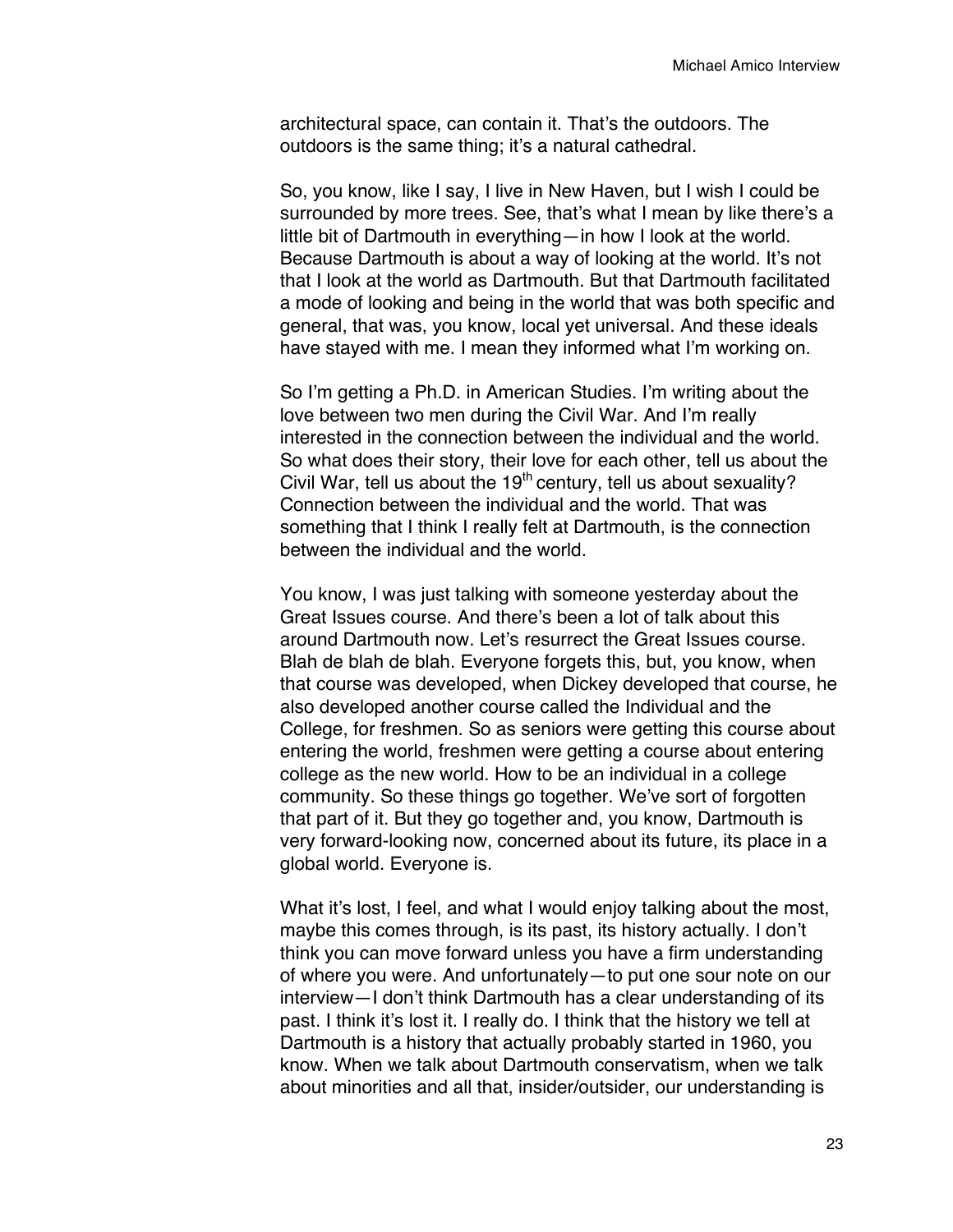really shaped by the last 50 years. It's a very short history. Very little has actually changed in that time, unfortunately.

But when you take the whole of Dartmouth, so much has changed. In some ways Dartmouth has gotten more conservative. Dartmouth is in some ways a very progressive school, you know. I mean we had the first African-American student 40 years before any other Ivy League school. Edward Mitchell, I believe his name was. Dartmouth students in the early years were founding colleges for women around the United States. You know a Dartmouth medical student wrote the first book on contraceptives for married couples. I mean there's all this stuff. I mean Edward Noyes [John Humphrey Noyes], the person who coined the term "free love," who started the Oneida Community of what would you say? Polygamy or whatever it was. He went to Dartmouth. [Laughs] I mean there's just so many things to talk about, these connections.

So the insider/ outsider question is really interesting. But we need to understand how it's been shaped sort of in terms of a larger history. And I really think that everyone's feeling of connection to Dartmouth….

And I'm probably going overtime now, but I have to say this: In my experience, you know, especially as an alum, coming back for reunions and for some DGALA reunions as well, and hearing students say, God, yes, my time here—alums say, My time here was kind of horrible. It was kind of horrible. I was, you know, harassed or whatever. But, you know what? I'm back. Back, and looking back on it now, it really was a special time for me. And, you know, they go on and on and on. And I've been thinking about this for five years now. And when I was a student, I went to these alumni events, too, and I'm thinking, okay, wait a minute, wait, just stop: You just said you hated it here and then you just said you loved it here. How are these reconciled? How can we explain this?

I think we can explain it because in some way—and this is back to how the outsiders become the insiders—but the outsiders can feel at home here by tapping into some kind of timeless—I mean I don't mean to speak in clichés. But essentially this is what I mean: But like they're tapping into a feeling. Their sensibility of belonging or of saying, okay, I hated it, but I loved it.

DONIN: Mm-hmm.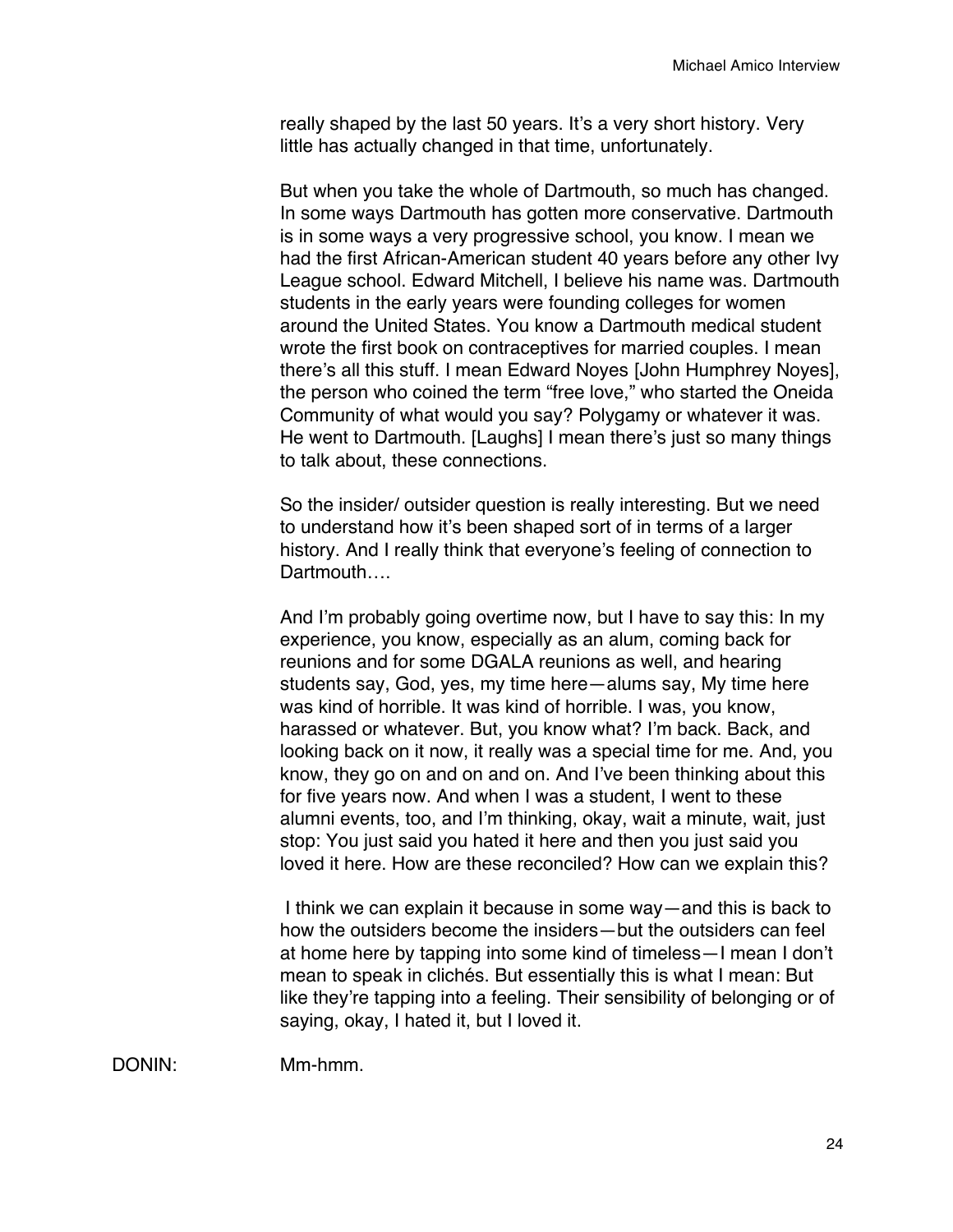AMICO: It's because their love is not necessarily about, oh, because I got everything I wanted and, you know, it was a perfect social scene. That's how the insiders might mark their time. Oh, it was great! I have the fraternity, I have the sports, and I got a job. And it was great. Okay. That's a fine way of marking your experience. But the people who can hate it and love it, their love or their connection, let's just say, is informed by something that is above any kind of structural changes or conditions at Dartmouth.

> This is what I mean by the past as alive today. The reason they're able to tap into something else is because something about Dartmouth, from the 1760s onward, is still here. And that's what they're feeling. It literally is. I mean I really feel it's like a kind of a some kind of a transcendence. And it's helped by the place; it's helped by the trees; it's helped by the sense of community; it's helped by familiarity; it's helped by routine; it's helped by all of this. But what that is is a—it's very religious. And that's something we should talk about. It's like religion is still very present in a much more general way. This is a very sacred place. And I think people tap into its sacredness, and somehow that is what redeems their experience. Its meaning might not come until five, ten, 15 years later, as most meaning does. But it's the redemption of something. There's something that was felt above and beyond any kind of conditions or structural organization that actually made them feel at home here.

- DONIN: But there are plenty of alums out there who still have very raw feelings—
- AMICO: Yes.
- DONIN: about how they were not welcomed here through various experiences, whether it's academically or socially.

AMICO: Yes.

DONIN: And yet they're able to get past that and come back here.

AMICO: Yes.

- DONIN: And be welcomed in ways they certainly weren't welcomed when they were an undergrad.
- AMICO: Yes.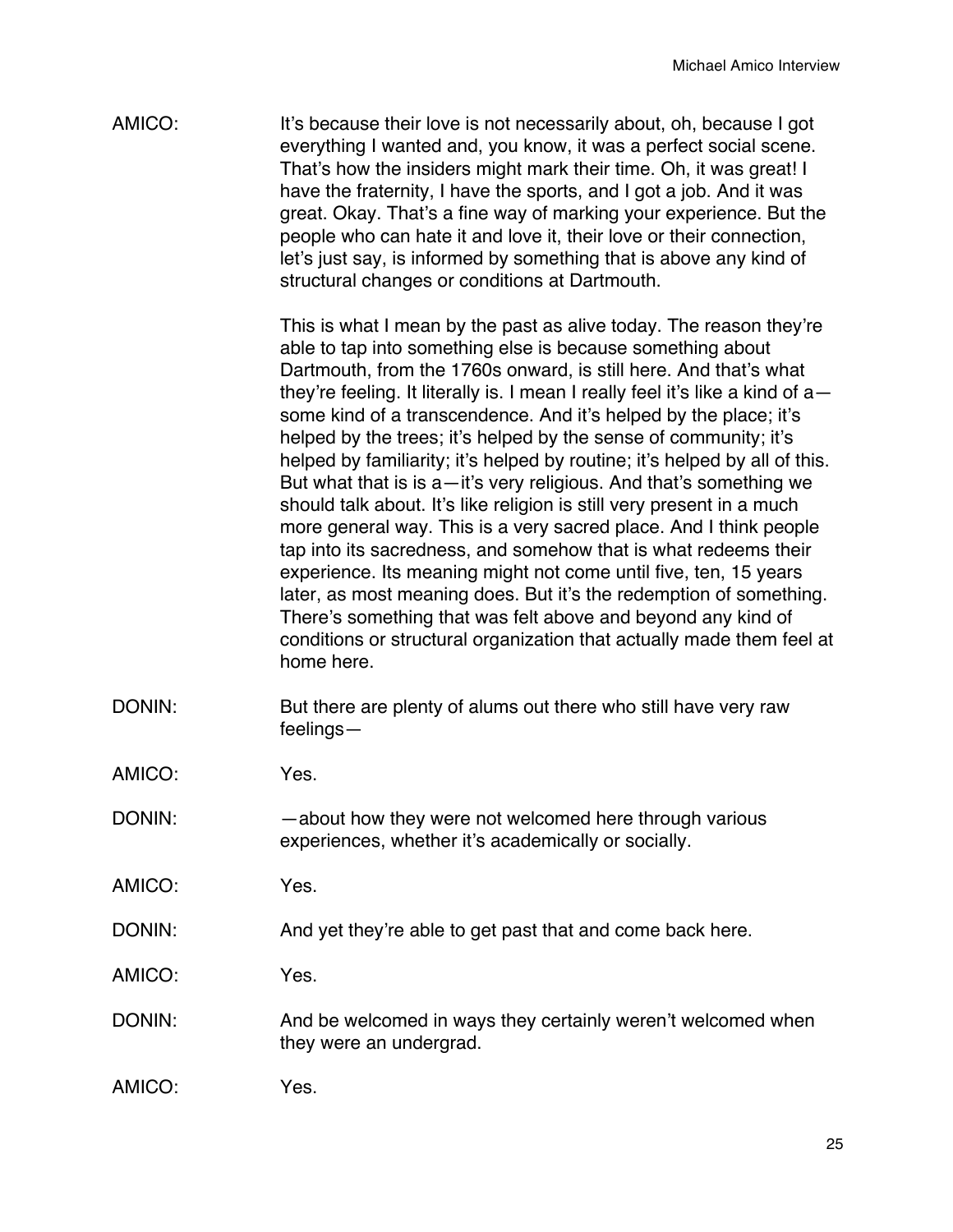- DONIN: And, you know, whether it's because we now recognize these various minority groups, be they people of color or sexual orientation, people who are first-generation college students, whatever…. I mean the list goes on forever.
- AMICO: Yes.
- DONIN: So, I think everybody's got a different take on what it is that allows them to return here with that funny, as you described, this sort of dichotomy between, you know, it was horrible for me when I was an undergraduate. And yet they have this affection for this place.
- AMICO: Yes, yes. I mean I just tried to explain it in my way, you know. Some people might not buy that. But I also, you know, I haven't heard any other reason.
- DONIN: No.
- AMICO: And so I think there's something to what I'm saying. And, you know, I just summarized it very quickly, and it just popped into my head.
- DONIN: Yes.
- AMICO: So it'd have to be thought through. But, yes, I think that the fact that there is DGALA now and there are all these organizations and ways that the college does explicitly reach out, I think that's definitely part of it.
- DONIN: Yes.
- AMICO: But there's got to be something else there. You know that's what I'm saying. It's like it's not simply—that's facilitating what is there to be facilitated. So that's a really interesting—you know that's why I…. That really troubles insider/outsider in a very complicated way. I mean that's why I think there are multiple levels of feeling at home in a place. And one of them is a transcendent feeling. So one of them is not actually about, oh, there was this group or there was this…. That's all part of it. But there's something else. And it's that something else that needs to be really thought through.
- DONIN: And hopefully discovered in these interviews.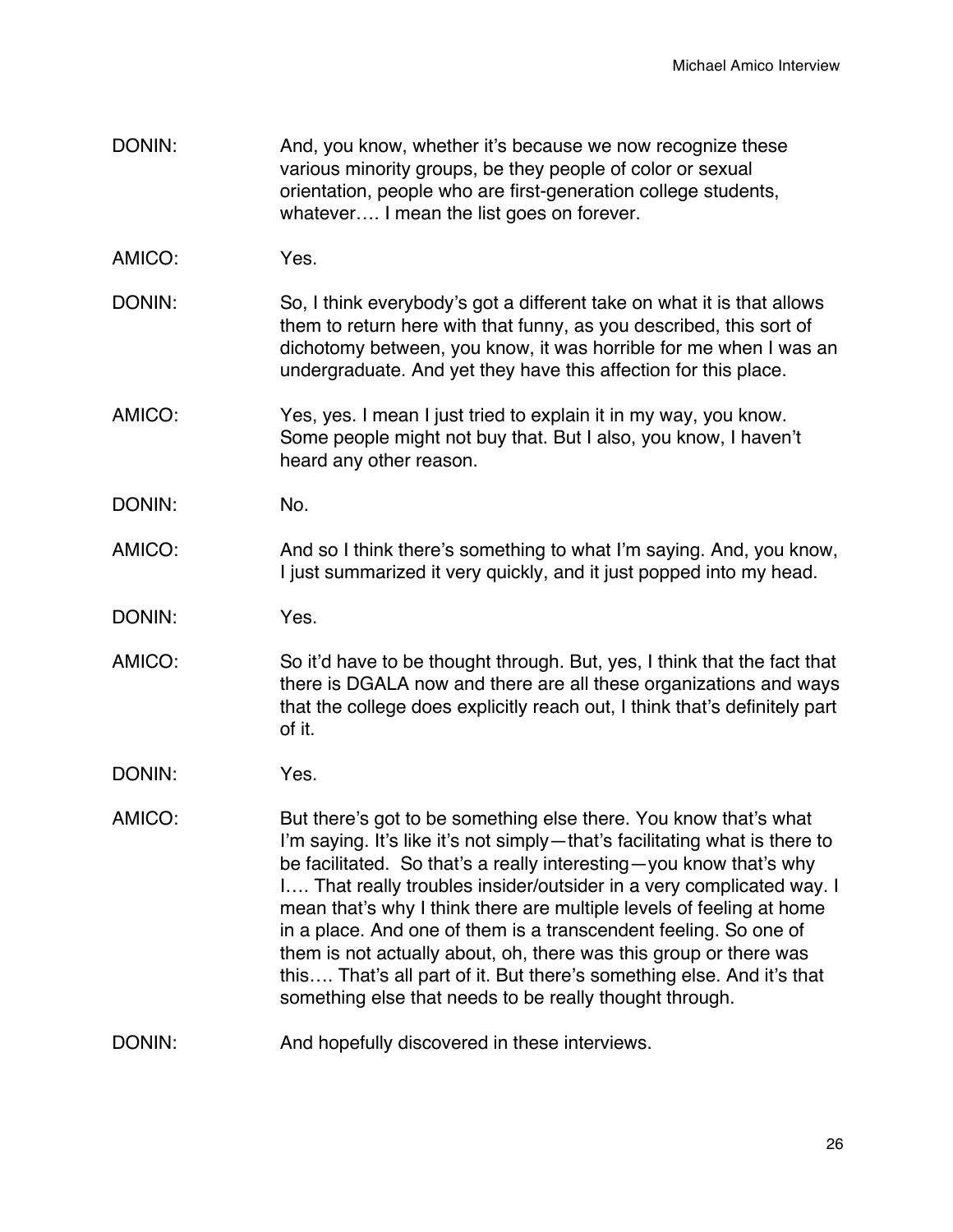- AMICO: Hopefully, yes. Yes. It's unfortunate we didn't get to the more intimate side of my Dartmouth experience. [Laughter] But we could do a….
- DONIN: I've got another hour.
- AMICO: [Laughs] What time do we have right now? Because I just...

DONIN: What time do you have to—it's about five after eleven.

- AMICO: Okay. I have like ten more minutes or so.
- DONIN: Okay, okay.
- AMICO: So are there any other questions that you wanted me to get at? Because I probably—
- DONIN: We've done pretty well.
- AMICO: — talking too much.
- DONIN: Can you talk a little bit about.... Well, and I'm not looking for you to share negative experiences. But did you ever experience—
- AMICO: [Laughs] Yes, right.
- DONIN: — any pushback from...? I mean you've painted this incredibly rosy picture for me.
- AMICO: I know. I know. And I feel—I'm listening to myself and seeing you listening to me and imagining people listening to this in the future, thinking, okay, tell us the real story, Mike.
- DONIN: Yes. Let's just get on the record here: You're not being paid for this. [Laughter]
- AMICO: No, I'm not being paid for this. I'm not—I don't…. I mean this is how I feel. And one could say, well, you're maybe just forgetting other things. But I'm not.
- DONIN: Okay. Let me put the question a different way. Did you witness other people experiencing the pain of being—not always the pain but the experience of being someone feeling not like they belonged?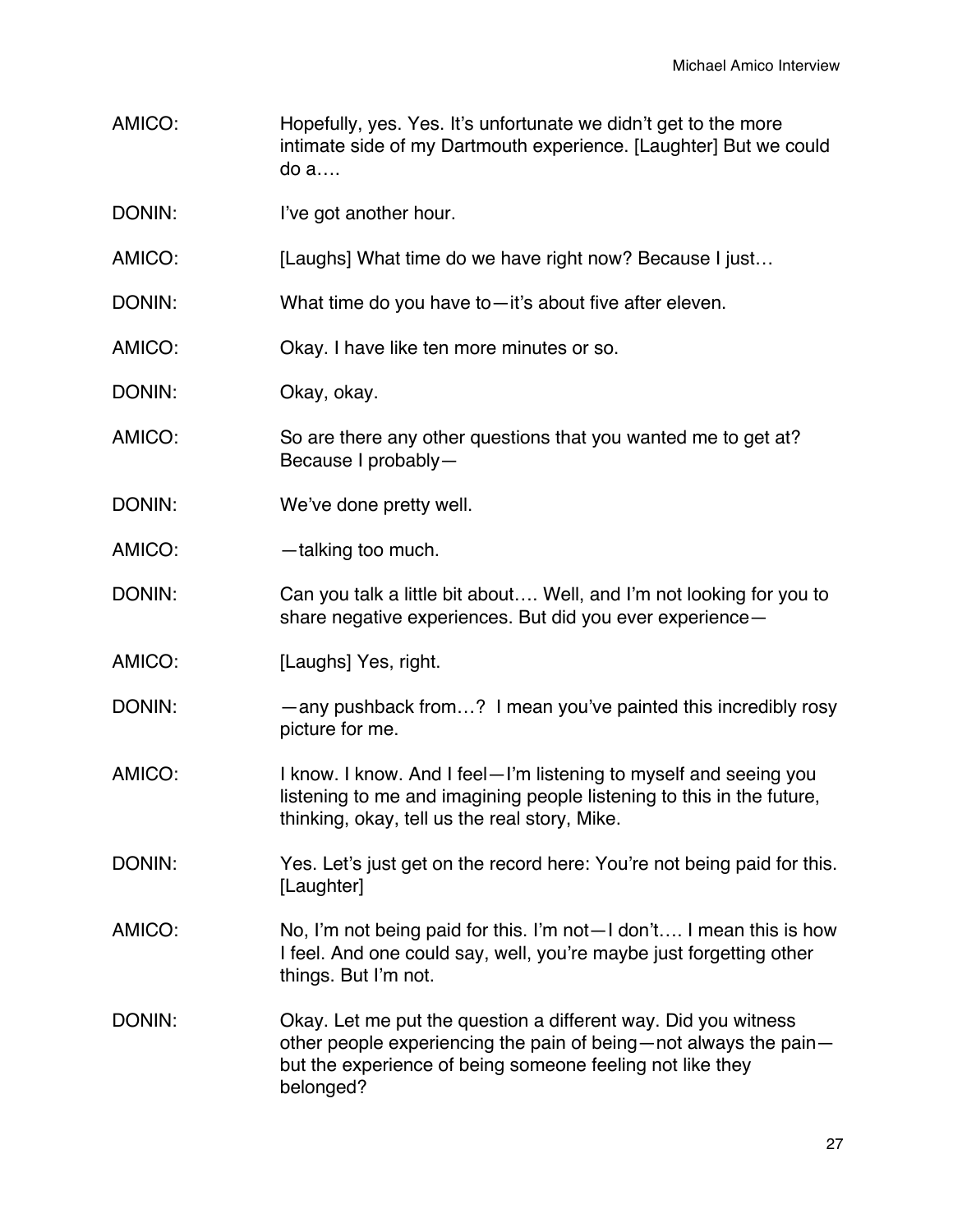- AMICO: Yes, of course. I mean being involved with a lot of activist issues on campus. You know there was a big Native American—remember when the *Dartmouth Review* printed a cover of an Indian being scalped, or an Indian scalping or something like this. And, you know, I think I was a senior that year. It was a big to-do, and we had this rally outside of Dartmouth Hall. And Jim Wright told everyone to stop working and come out, which was really great. So I was very aware of all that. And in Greek houses, for example—did I witness things? It's hard for me to remember. I mean I remember all sorts of, you know, incidents especially around sexuality of just slurs like, you know, fag or you don't belong here or beer being thrown. I mean it never happened to me, but I did know of it, and I did hear of it.
- DONIN: How do you justify personally belonging to such an innately exclusionary group, the whole Greek thing.
- AMICO: Well, okay. It's a complicated one, too. So I was a member of Tabard which is a coed house. And anybody can rush; it's open to anyone—more or less. I mean, you know, they don't want like dangerous people there. And I was really into its sort of inclusivity in that way. So, you know, Tabard stands for inclusivity within a system that is somewhat prefaced on exclusivity.

But I must say like this is a modern, very recent understanding of the Greek system. Essentially it evolved at Dartmouth as a way to include all students. You know first it was two literary societies. Then students wanted more intimate contact with each other. So smaller societies started forming. And at one point in the late 19<sup>th</sup> century, almost everyone belonged to a Greek house. It was supposed to accommodate everyone. That was the idea.

Now things are a little bit different. We think about them differently. But one thing to remember about the Greek system now is that we think about it as the Greek system. But, you know, every house has a slightly different identity.

- DONIN: Mm-hmm.
- AMICO: Some of them are closer than others. Some of them are more, you know, say, white. Or some of them are more composed of athletes, or some of them are more composed of musicians, or some of them are more whatever. But they all have different identities. So that's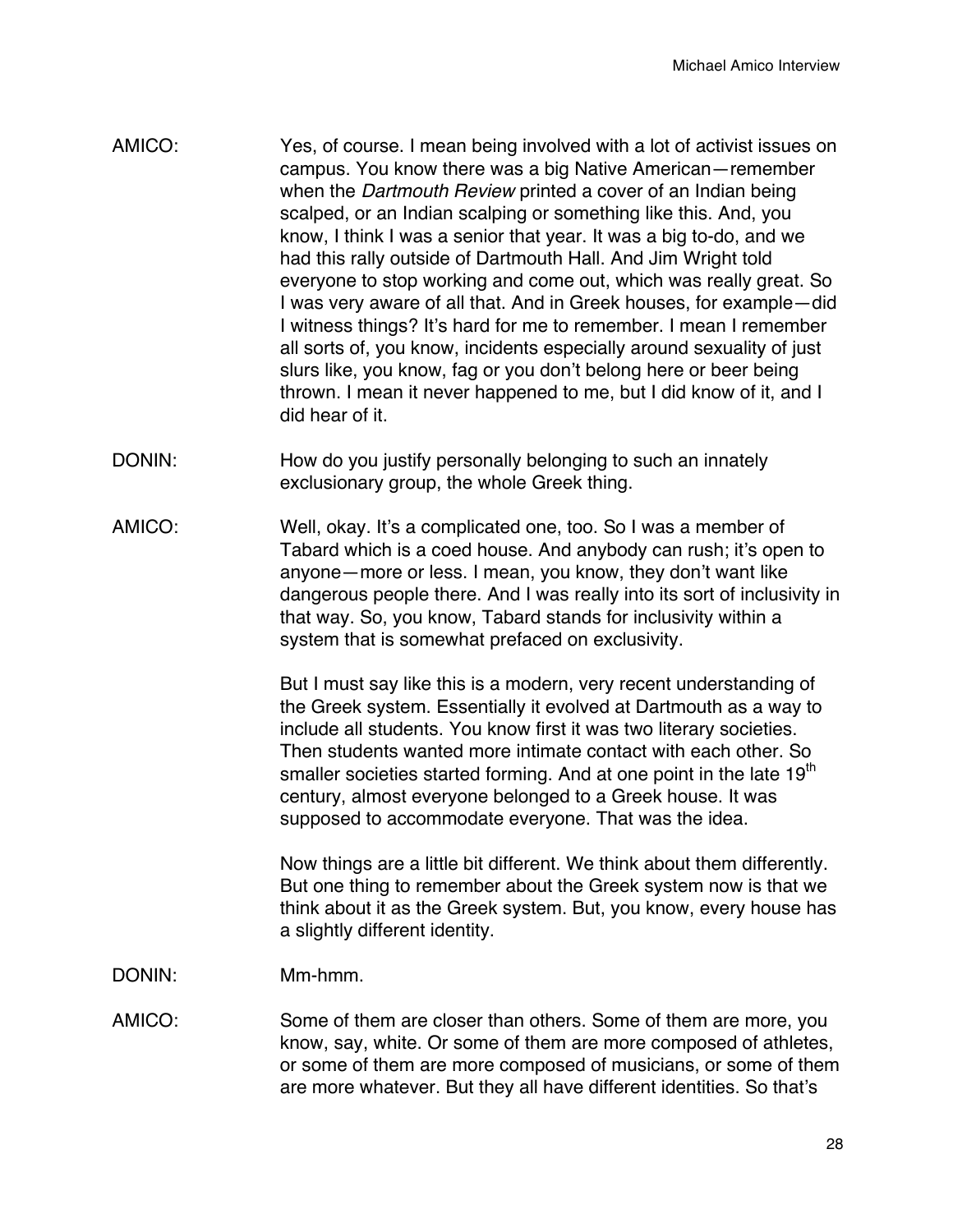really important to recognize because certain people are attracted to different identities, and they belong, they feel like they belong, in those places. So in this way, in that example, exclusivity facilitates inclusivity in a way. In other words, different groups fit different people better than others. And I think that's a good thing. Now it could lead to problems because they might not let in the people who want to belong to those, and that definitely is a problem. And, you know, the college has tried to orchestrate rush activities in a way that is fair and all this. But it's still an interesting question of like, why didn't I join a fraternity? And I didn't. Would I have joined a fraternity, would I have felt comfortable there? I don't know. I mean I felt comfortable at a coed house.

I was involved in a project called the Lambda Ten Project, and that was about being gay in fraternities and sororities. And I went into—I remember going into Psi U and maybe Tri Kap. I forget which other houses. And did sessions with the brothers there about gay issues and what to say and what not to say. How to make people feel comfortable? So I'm obviously conscious of people not feeling comfortable. But I'm also saying, you know, well, I'm not going to be scared about these other houses. I'm going to go in there and say, "Yo, guys, that's a problem. You can't say that. This is why." You know did it make an impact? I don't know. Maybe on one person it did.

So I'm not one to ignore negative issues. And certainly more recently with all the hazing stuff that's been going on. I think the hazing stuff is so much more complicated than we can talk about it. The problem is that we don't have a language—the administration especially doesn't have a language, but even students—don't have a language that captures the emotional nuance of our belonging. And so there's a problem in translation. So when we say this is bad, this is good, that's resulting from a problem in translation, not an accurate description of the problem. Because, you know, some people, I mean want to be hazed, and some…. I mean like it's a it's really complicated; it's not so simple. And so all these issues and abuse does happen. Sexual assault happens. I mean the whole—Tim Andreadis' whole campaign for student assembly president was about sexual assault. I mean we put together these statistics about, you know, like a woman had a 17 percent chance of being raped before she graduated from Dartmouth. That's what we figured out. So not that I wasn't aware of this.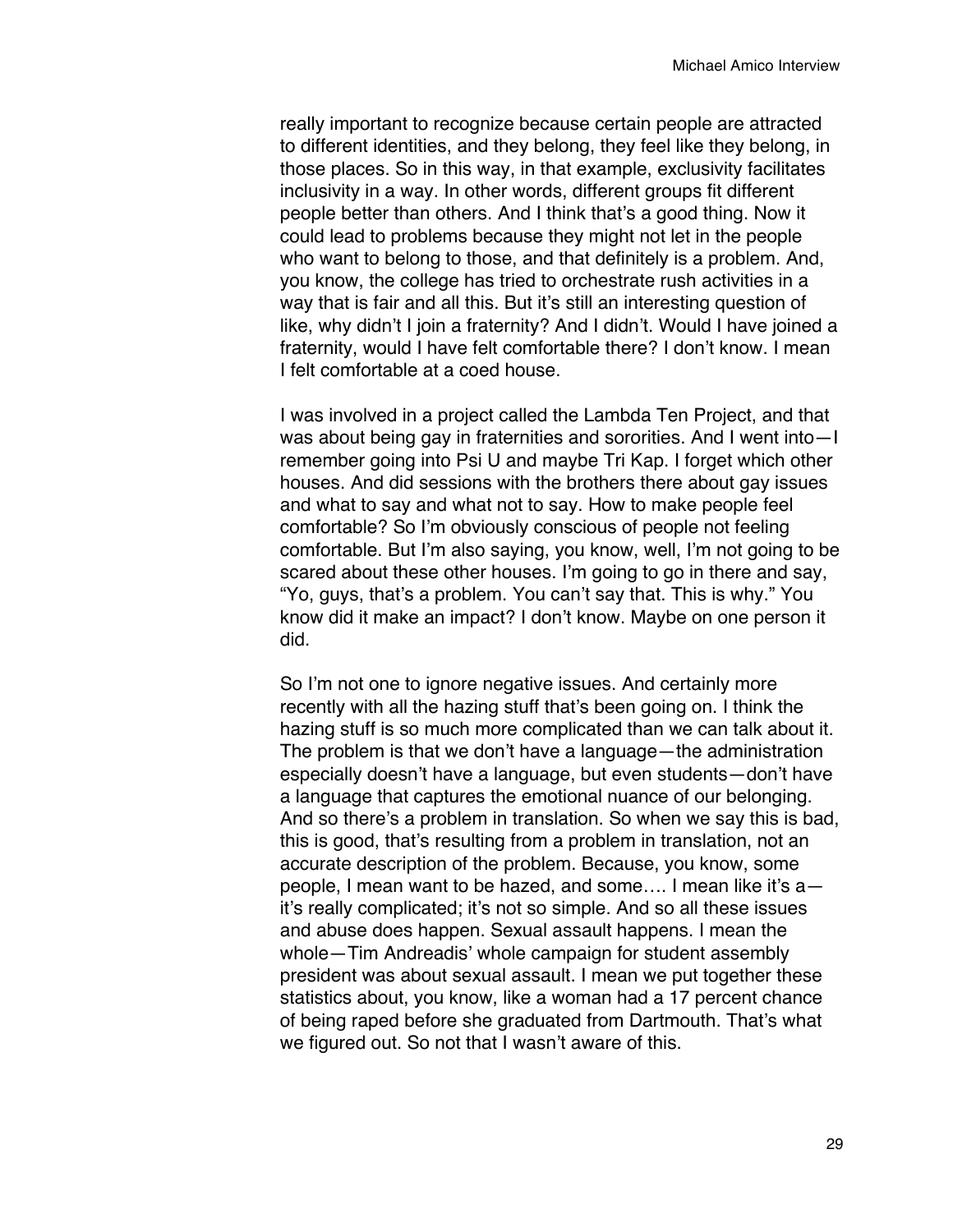But also at the same time in more and more over time, now that I'm in grad school and am a historian and interested in the complications of everyday life, that I don't think anything is as simple as we make it out to be. So, you know, when it comes to hazing, when it comes to just talking about exclusivity in the Greek system, these are really, really complicated issues that are best talked about, you know, through individual experience. And, you know, when we try to make like sort of aggregate claims about groups and systems, it doesn't really work. So it's there, but I think the problem is we don't have a language to move from the complications, nuances, emotional and psychological, of the individual, to sort of an understanding of the community level.

DONIN: Group level.

AMICO: Yes. So I must say that's the administration. It's a leadership question, and I don't think that we've had leaders really who have been able to articulate that connection in a way that's…. See, you have to honor students' experiences. You can't dismiss them. You can't say, oh, yes, you enjoyed that? Well, sorry, it's wrong. You know. That's not going to do anything. I have never heard since I've been at Dartmouth, a leader who—in the administration—who's been able to sort of get students on his or her side, but also push them and push the college and the administration, and have a vision. And, you know, yes, everyone has a vision. But the visions that have been articulated at Dartmouth are visions like sort of to compete with other schools. We need to have a global presence and all this.

> Like I said, what's missing is the historical piece. And what that would do would inform the vision in a way that understands what's specific to Dartmouth…not now but what has been specific to Dartmouth and how those specificities have continued to this day. Like I said, there's a history of the Greek system that actually is…you know when people say, well, the Greek system should be this. Really it should be better, it should be—we need to change it. Okay. That's not to say that it wasn't this—it *was* that way before. In some ways, like some of the things that we want to move towards, the positivity that we see in the Greek system has already happened. Like there are—it's germinated in Dartmouth for years. Then came a time where it became much more restrictive and conservative. And this, I think, is a direct result of coeducation. I mean when women came here, I mean the backlash—talk about backlash, right? So backlash builds, and all of a sudden, yes, these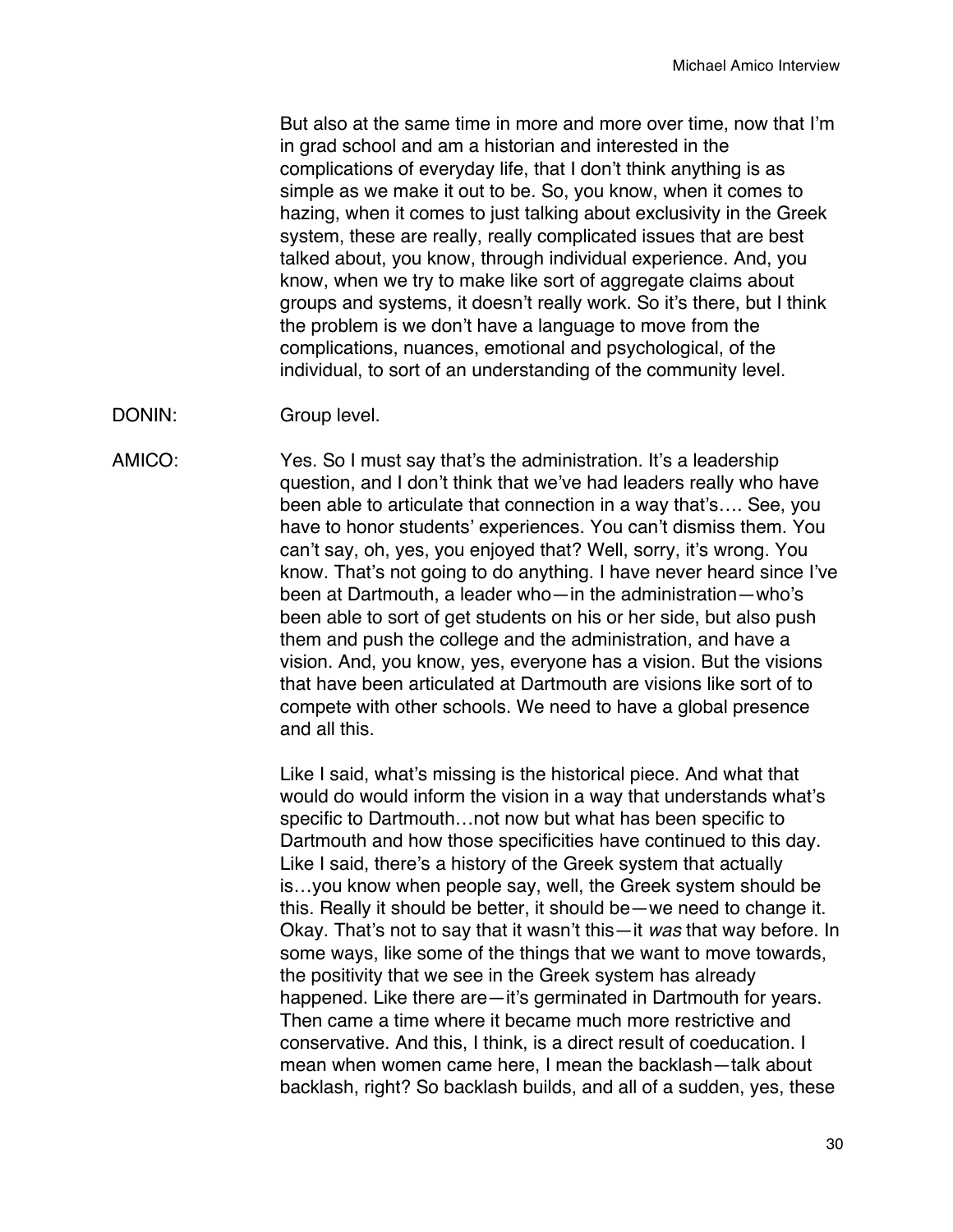houses become really bad places for minoritized people: for women, for non-straight men. So that's what I mean by our history starts at—well, 1970s, right? And coeducation. Because we're reading it from that point. And we're correct in reading it from that point. But why don't we say—why don't we redeem what was before that, too? So complications of the past and the individual I think are important in talking about experiences of exclusion, oppression, you know, minoritization, outsider status, stuff like that.

- DONIN: You need to finish that book.
- AMICO: I know. [Laughs] That's what everyone says. I know. I was actually going through my notes and just reminding myself of some of my own experiences. And I was thinking one way to structure this book is actually to do it around some contentious issues now at Dartmouth.
- DONIN: Yes.
- AMICO: So talk about hazing historically. Another one is, you know, we talk about work hard, play hard. I think that's a really interesting history of Dartmouth. So the idea of work hard, play hard. The idea of the Dartmouth Bubble, you know. Is this a good thing? Is this a bad thing? You know. The idea of—well, alumni involvement in athletics have a really interesting connection.
- DONIN: Yes.
- AMICO: So like what if you— Oh, the Indian symbol, like that. And I think that—I mean in the  $19<sup>th</sup>$  century, the Indian symbol didn't mean what it meant now. I mean for students in the  $19<sup>th</sup>$  century, the Indian was—I believe that it formed as a coming together of the sacred and the secular. Because you see the administration in the 19<sup>th</sup> century was very religious, very orthodox. And a lot of students were rebelling against it. They didn't want to be that religious. And I see the Native American as somehow negotiating the territory between kind of a sacred sort of religiosity of the school and a more secular identity for students. And it kind of allowed both of those to be expressed in ways that sort of honored this past of people who were here before. Even before, you know, the college was here. Not before—oh, you hear people say, it's just about these first Dartmouth students who were Native Americans. Well, yes, but it's also about Native Americans who were here before that. So it's so complicated. And, you know, that history, it remains here, but we